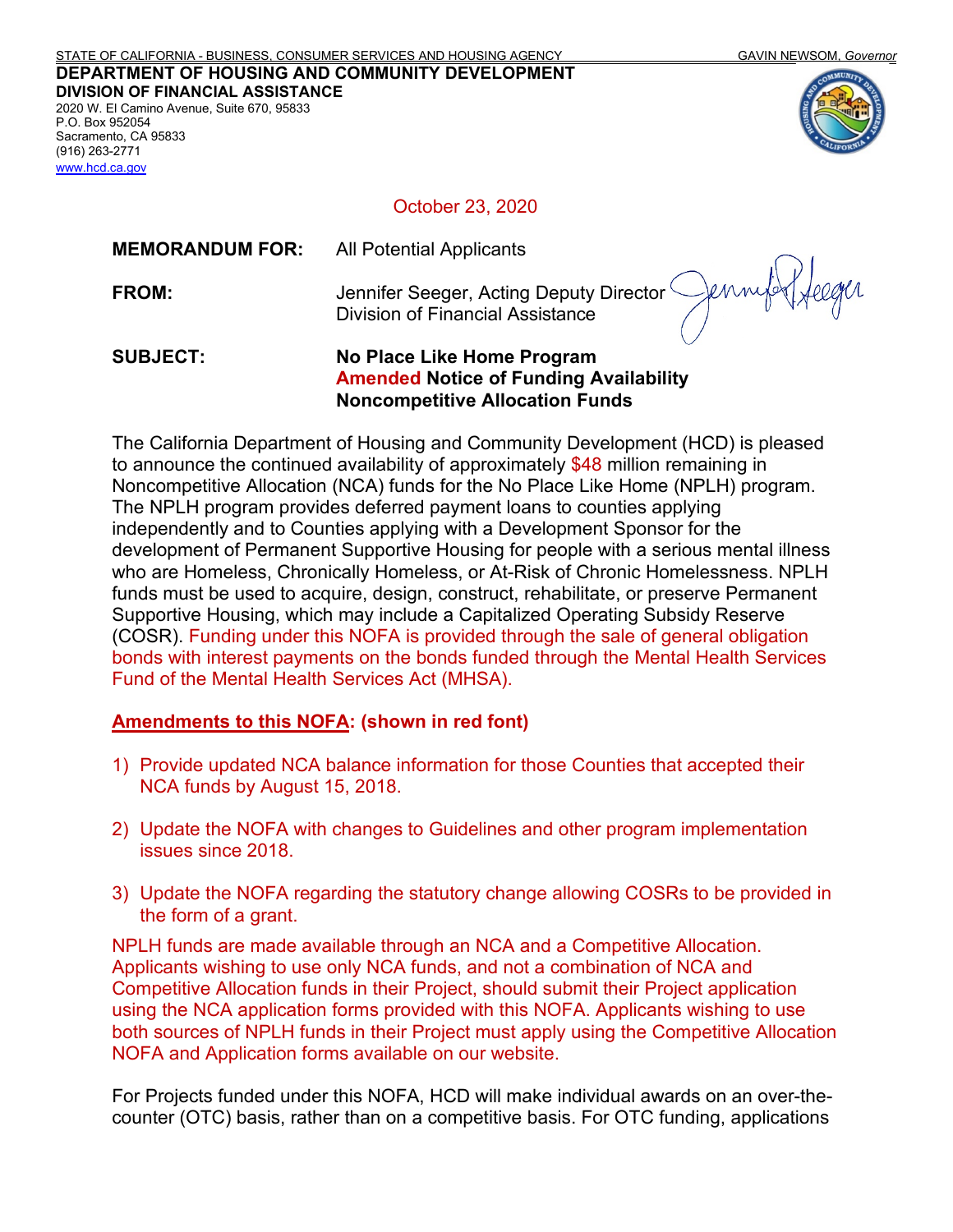are accepted and evaluated, on a first-come, first-served basis, at any time until the specified closing date or until the available funds are exhausted. Funds are awarded to those applicants that meet the minimum threshold criteria. Projects must be located within Counties that still have sufficient NCA funds available within their individual allocation.

Eligible Project applications to be submitted to HCD under this NOFA are multifamily rental projects of five or more Units located in Counties other than the Alternative Process Counties (APCs) of Los Angeles, San Diego, Santa Clara, and San Francisco Except as noted below, Project applications located in the aforementioned Counties must be submitted directly to the appropriate County in accordance with the County's own application requirements. For a list of these APC County contacts, see the most recent HCD award list to the APCs at [https://www.hcd.ca.gov/grants-funding/active](https://www.hcd.ca.gov/grants-funding/active-funding/nplh.shtml#funding)funding/nplh.shtml#funding

Note that the Tri-Cities of Pomona, Claremont, and La Verne, and the City of Berkeley, are considered separate Counties under the NPLH statute because they receive a direct allocation of Mental Health Services Act (MHSA) funds. Projects submitted under this NOFA located in these cities must be submitted directly to HCD with these cities as the eligible applicant.

HCD's NPLH application forms, Program Guidelines, and application training information are available on the [Program](http://www.hcd.ca.gov/grants-funding/active-funding/nplh.shtml) website. Two complete original applications, each one on a separate USB flash drive with all applicable information must be received by HCD no later than **5:00 p.m. Pacific Standard Time, on Monday, February 15, 2021**, unless an alternate deadline has been granted to the County by HCD in writing.

See the NCA extension request memo on the NPLH webpage which discusses the process and requirements for requesting an extension of the application submission deadline for Projects proposing use of NCA funds.

Applications must be delivered by a mail carrier service that provides a date stamped verification of delivery such as the U.S. Postal Service, UPS, and FedEx to the following address:

> **No Place Like Home Program Division of Financial Assistance Program Design and Development Branch California Department of Housing and Community Development 2020 W. El Camino Avenue, Suite 150, Sacramento, CA 95833**

Personal deliveries will not be accepted. No facsimiles, incomplete applications, application revisions, electronically transmitted, or walk-in application packages will be accepted.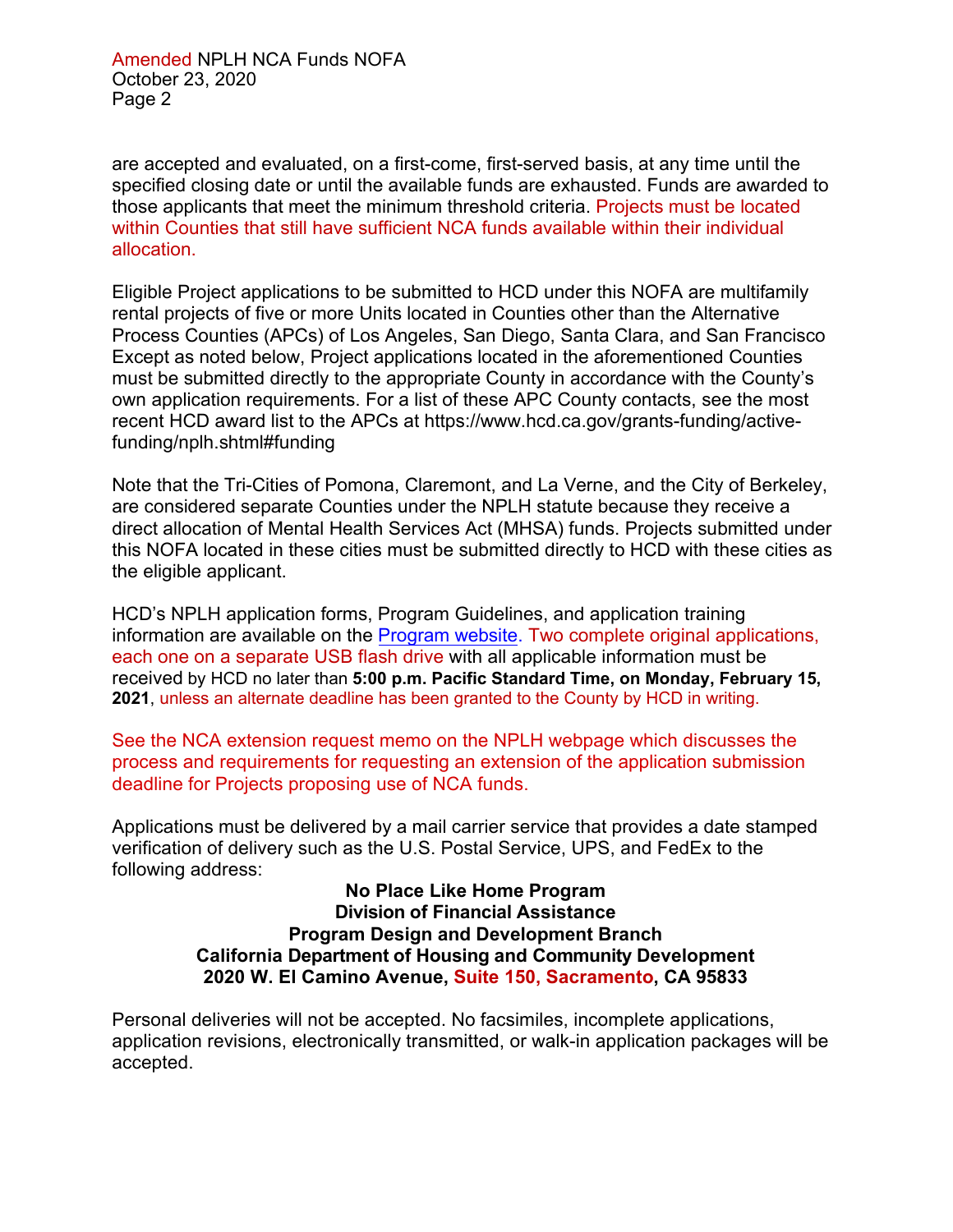Amended NPLH NCA Funds NOFA October 23, 2020 Page 3

To receive information on workshops and other updates, please subscribe to the NPLH [listserv.](https://www.hcd.ca.gov/HCD_SSI/subscribe-form.html) Questions about this NOFA and application process can be directed the NPLH email box at: [NPLH@hcd.ca.gov.](mailto:NPLH@hcd.ca.gov)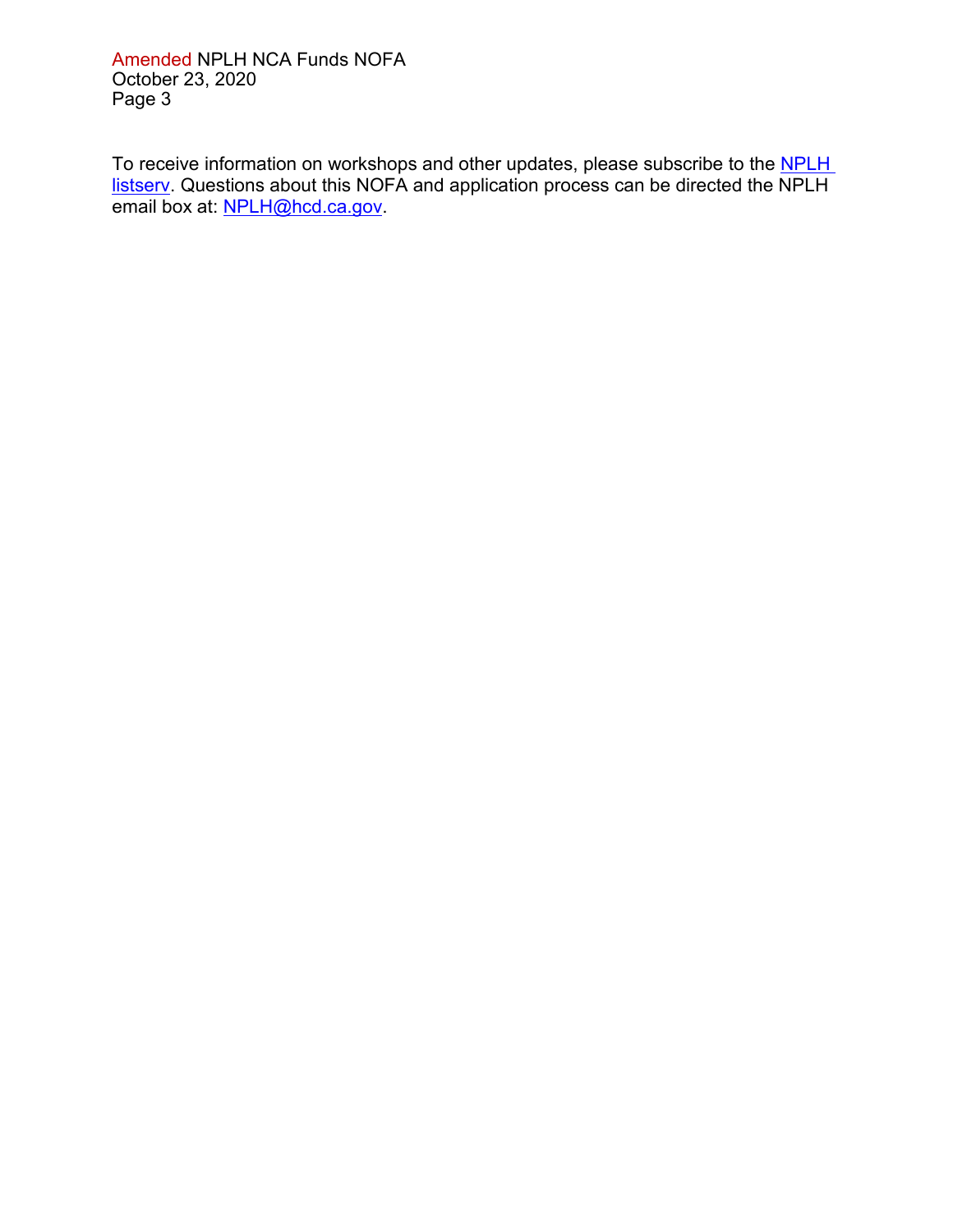# **NO PLACE LIKE HOME PROGRAM**

# **Amended 2018 Notice of Funding Availability Noncompetitive Allocation Funds**



**Gavin Newsom, Governor State of California**

# **Lourdes Castro Ramirez, Secretary Business, Consumer Services and Housing Agency**

# **Gustavo Velasquez, Director Department of Housing and Community Development**

2020 West El Camino Avenue, Suite 500, Sacramento, CA 95833 Telephone: (916) 263-2771 Website:<http://www.hcd.ca.gov/grants-funding/active-funding/nplh.shtml>

Program email: [NPLH@hcd.ca.gov](mailto:NPLH@hcd.ca.gov)

**August 15, 2018 Amended October 23, 2020**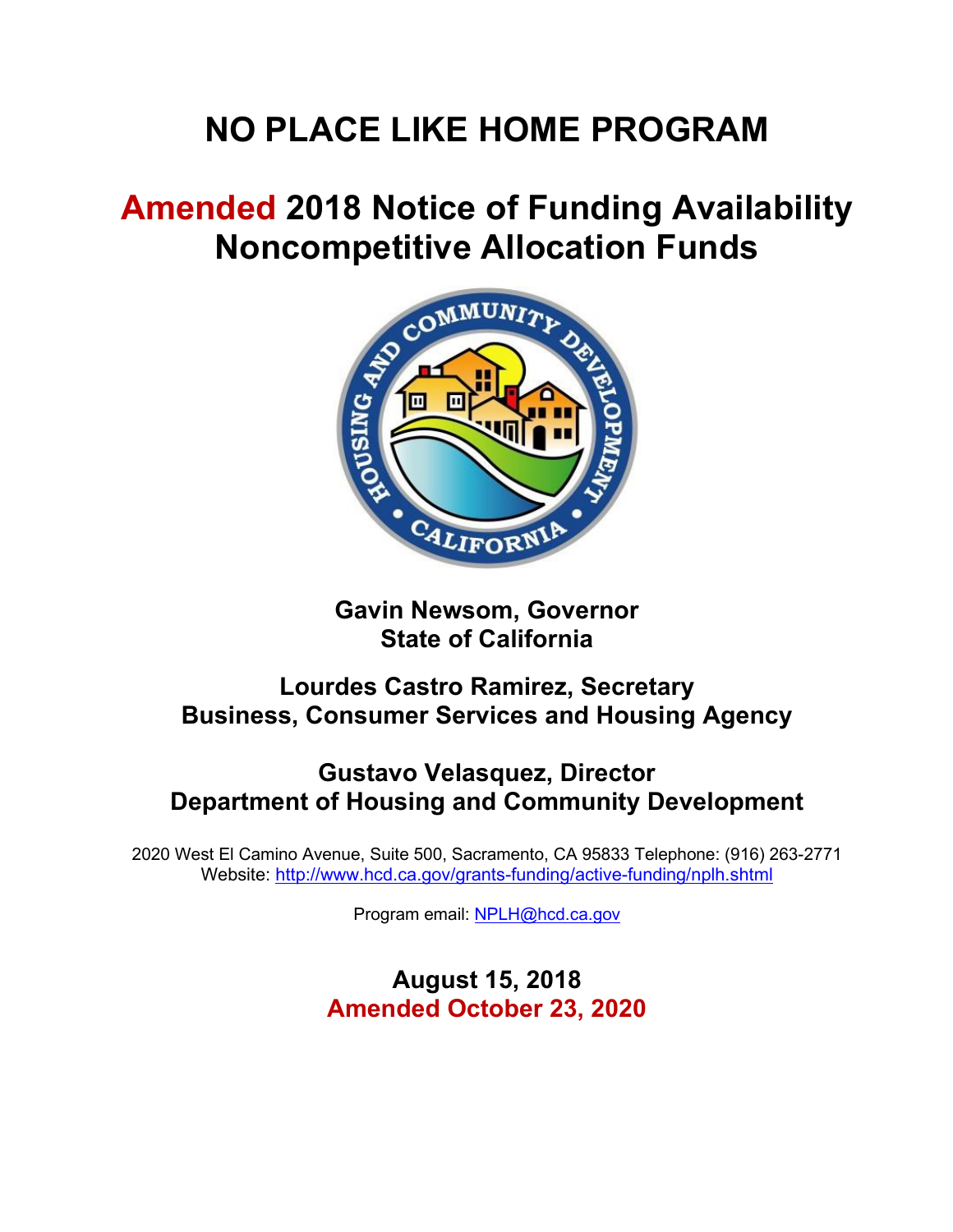|  | <b>TABLE OF CONTENTS</b> |
|--|--------------------------|
|  |                          |

| 1. |             |                                                                    |  |  |
|----|-------------|--------------------------------------------------------------------|--|--|
|    | $A_{\cdot}$ |                                                                    |  |  |
|    | В.          |                                                                    |  |  |
|    |             |                                                                    |  |  |
|    | D.          |                                                                    |  |  |
|    | Е.          |                                                                    |  |  |
|    |             | F. Authorizing Legislation, Program Guidelines, and Regulations  4 |  |  |
| Ш. |             |                                                                    |  |  |
|    |             |                                                                    |  |  |
|    | В.          |                                                                    |  |  |
|    |             |                                                                    |  |  |
|    | D.          |                                                                    |  |  |
|    | Е.          |                                                                    |  |  |
|    | F.,         |                                                                    |  |  |
| Ш. |             |                                                                    |  |  |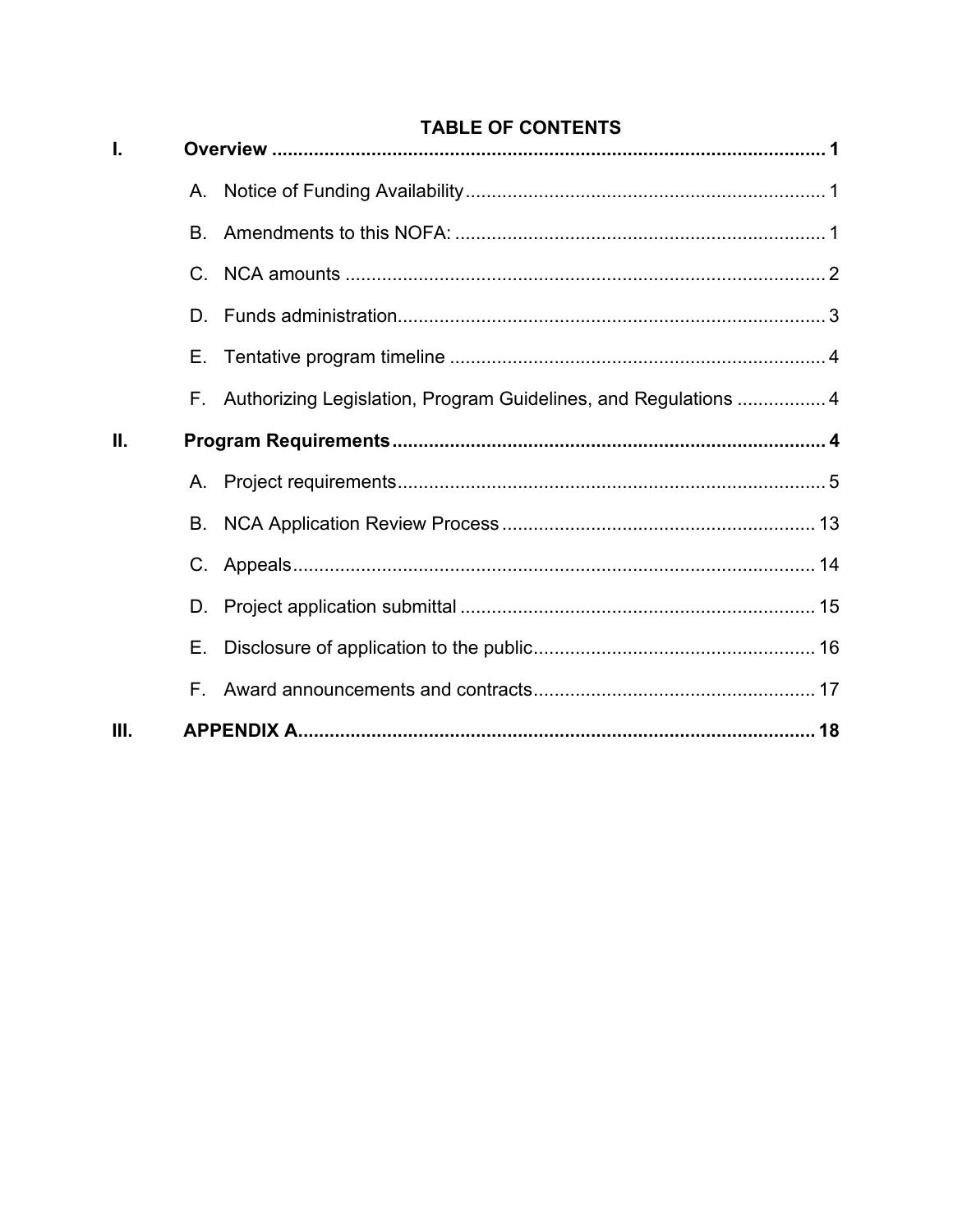#### <span id="page-5-0"></span>**I. Overview**

# <span id="page-5-1"></span>**A. Notice of Funding Availability**

The California Department of Housing and Community Development (HCD) is pleased to announce the continued availability of approximately \$48 million remaining in Noncompetitive Allocation (NCA) funds for the No Place Like Home (NPLH) Program.

The NPLH program provides deferred payment loans to Counties applying independently as a Development Sponsor, as well as to Counties applying jointly with another entity as the Development Sponsor, to finance the development of Permanent Supportive Housing for persons with a serious mental illness who are Homeless, Chronically Homeless, or At-Risk of Chronic Homelessness. NPLH funds must be used to acquire, design, construct, rehabilitate, or preserve Permanent Supportive Housing and may be used to fund capitalized operating subsidy reserves. Funding under this NOFA is provided through the sale of bonds with interest payments on the bonds funded through the Mental Health Services Fund of the Mental Health Services Act (MHSA).

NPLH funds are made available through an NCA and a Competitive Allocation process. This NOFA addresses funds that will be available for Applicants wishing to use only NCA funds, and not a combination of NCA and Competitive Allocation funds, in their Project. Applicants wishing to use both sources of NPLH funds in their Project must apply using the NOFA and Application forms for the Competitive Allocation available on our website.

# <span id="page-5-2"></span>**B. Amendments to this NOFA: (shown in red font)**

- 1) Provide updated NCA balance information for those Counties that accepted their NCA funds by August 15, 2018.
- 2) Update the NOFA with changes to Guidelines and other program implementation issues since 2018.
- 3) Update the NOFA regarding the statutory change allowing a Capitalized Operating Subsidy Reserve (COSRs) to be provided in the form of a grant.

For Projects funded under this NOFA, HCD will make individual awards on an over-the-counter (OTC) basis, rather than on a competitive basis. For OTC funding, applications are accepted and evaluated, on a first-come, first-served basis, at any time until the specified closing date or until the available funds are exhausted. Funds are awarded to those applicants that meet the minimum threshold criteria. Projects must be located within Counties that still have sufficient NCA funds available within their individual allocation.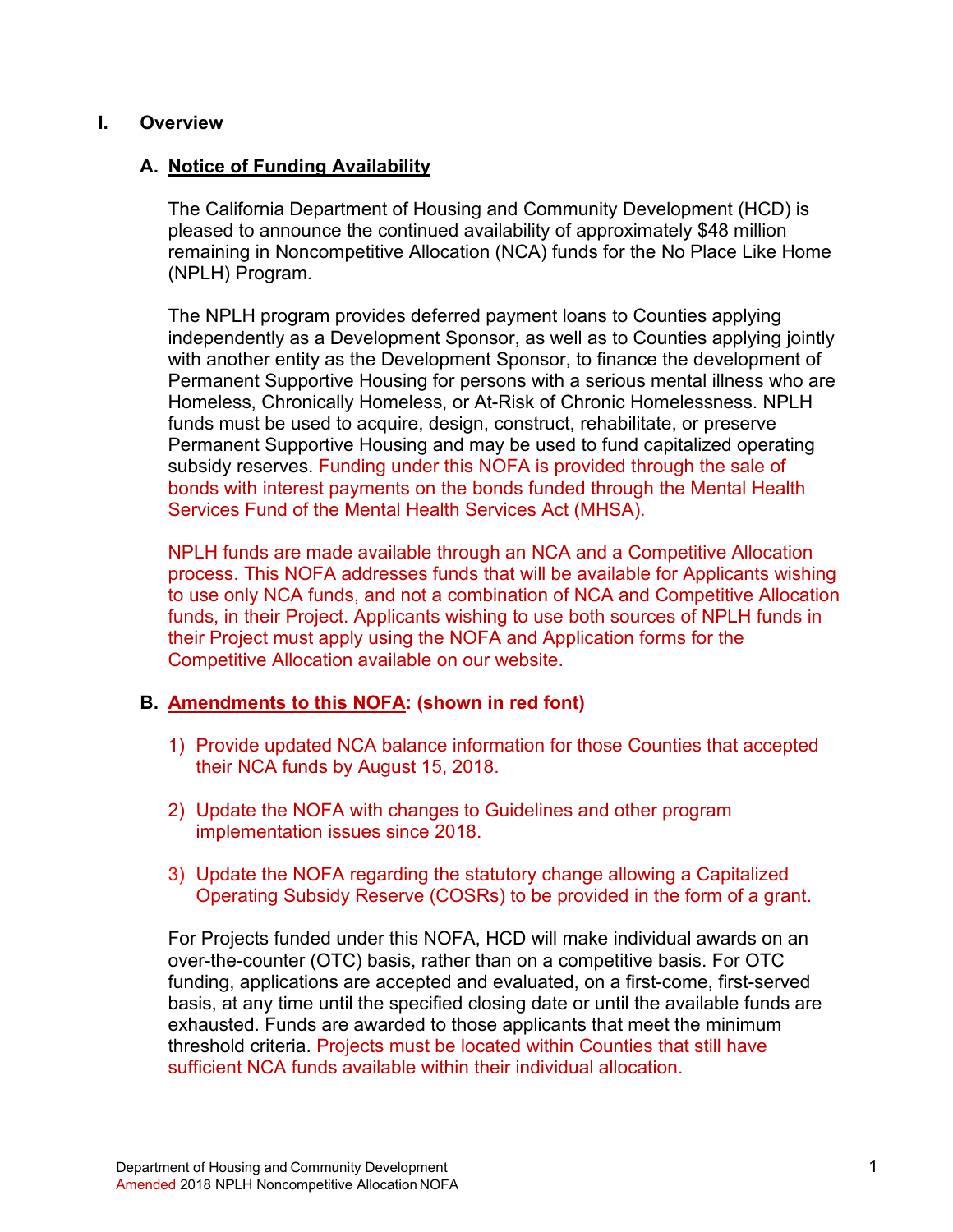Eligible Project applications to be submitted to HCD under this NOFA are multifamily rental projects of five or more Units located in Counties other than the Alternative Process Counties (APCs) of Los Angeles, San Diego, Santa Clara, and San Francisco. Except as noted below, Project applications located in the aforementioned Counties must be submitted directly to the appropriate County in accordance with the County's own application requirements. For a list of these APC County contacts, see the most recent HCD award list to the APCs at <https://www.hcd.ca.gov/grants-funding/active-funding/nplh.shtml#funding>

Note that the Tri-Cities of Pomona, Claremont, and La Verne, and the City of Berkeley, are considered separate Counties under the NPLH statute because they receive a direct allocation of Mental Health Services Act (MHSA) funds. Projects submitted under this NOFA located in these cities must be submitted directly to HCD with these cities as the eligible applicant.

Unless an extension of this deadline has been granted to the County in writing by HCD, any uncommitted NCA funds for which current Project applications have not been submitted to HCD by February 15, 2021, shall be swept into the Competitive Allocation for redistribution through the Competitive Allocation formula in Round 4, or in subsequent NOFAs if Round 4 is undersubscribed. See [Administrative Memo #20-01](https://www.hcd.ca.gov/grants-funding/active-funding/nplh/docs/2018-NPLH-Noncompetitive-Allocation-Funds-Memo.pdf) on the NPLH webpage under ["Get Funding",](https://www.hcd.ca.gov/grants-funding/active-funding/nplh.shtml#funding) "Noncompetitive Allocation", which discusses the process and requirements for requesting an extension of the application submission deadline for Projects proposing use of NCA funds.

Funding under this NOFA is provided through the sale of bonds with interest payments on the bonds funded through the Mental Health Services Act (MHSA). The disbursement of funds pursuant to this NOFA is contingent on: (1) the sale of bonds by the California State Treasurer's Office; and (2) the availability of proceeds of any such bond sales made available to HCD for disbursement pursuant to all Program requirements.

Defined terms within the NPLH Program Guidelines (Guidelines) are capitalized in this NOFA. Definitions of capitalized terms can be found in Section 101 of the Guidelines.

#### <span id="page-6-0"></span>**C. NCA amounts**

All Counties are eligible to receive at least \$500,000 in NCA funds. Above this amount, the funds are allocated to each County based on the County's proportional share of the state's Homeless population, as measured by the U.S. Department of Housing and Urban Development's (HUD) most recent published unsheltered and sheltered Point-in-Time (PIT) Count.

When the NCA amounts were determined in 2018, this published PIT Count was from 2017. Since that time, some Projects have received an award of NCA funds;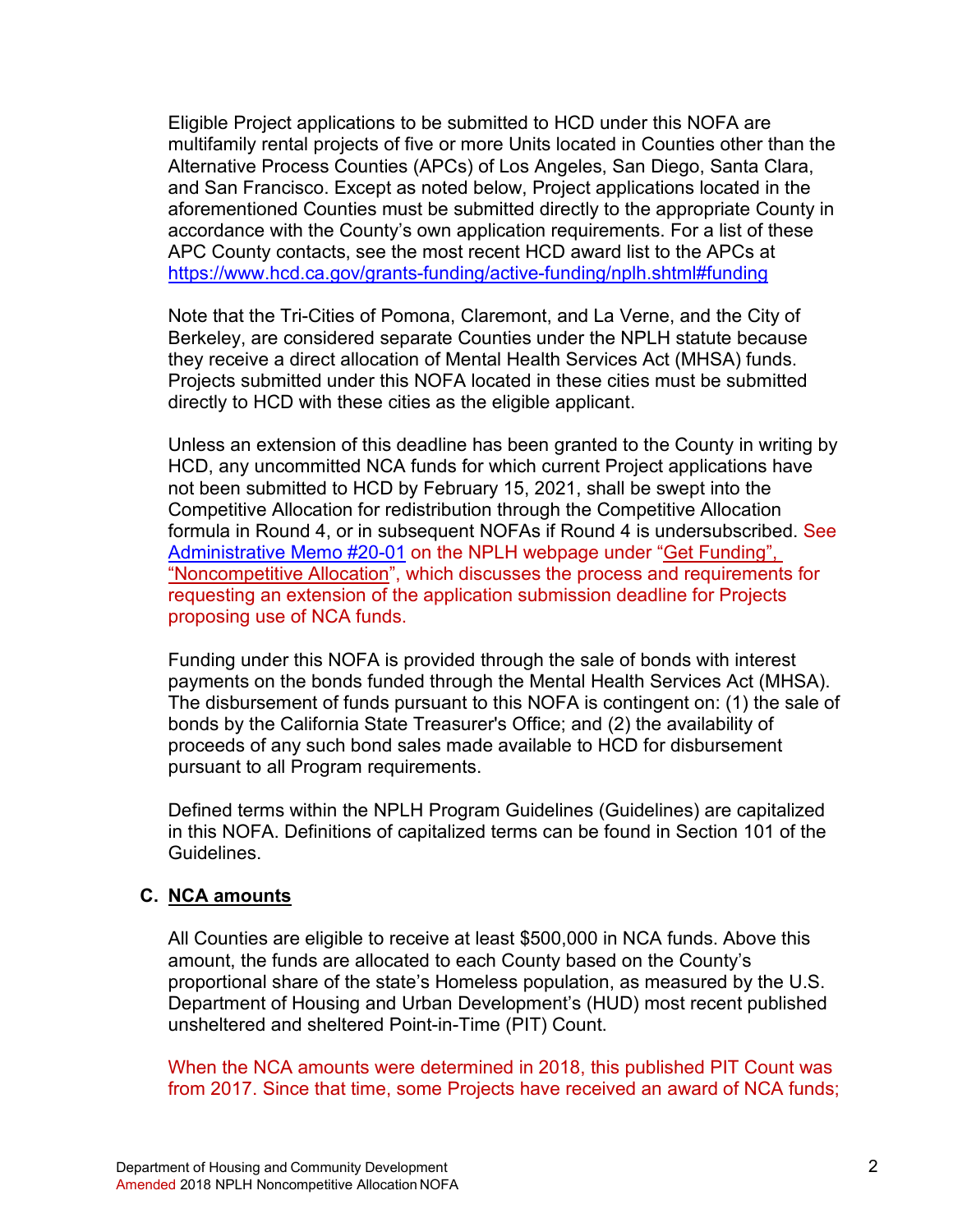consequently, no additional reallocation of NCA funds will occur through this NOFA based on the 2019 published sheltered and unsheltered PIT.

See Appendix A for the allocation remaining for each County as of the date of this NOFA.

#### <span id="page-7-0"></span>**D. Funds administration**

NCA funds can be administered in two different ways:

- 1) HCD Projects: Funds from a County's NCA can be administered by HCD for Projects of five or more Units not located in Counties designated as Alternative Process Counties (APCs). As the project lender, HCD will select Projects of five or more Units and administer NPLH funds based on the requirements in Articles I and II of the Guidelines.
- 2) APCs Counties with five percent or more of the state's homeless population designated as APCs may use its NCA funds to select Projects of any number of Units based on a method of distribution approved by HCD. APCs will monitor these Projects for the required period of affordability. Articles I and III of the Guidelines address NPLH requirements governing APCs.

The Counties of Los Angeles, San Diego, San Francisco, and Santa Clara are currently eligible to be APCs. Except as noted below, proposed Projects located in these Counties, other than Projects located in the cities of Claremont, La Verne, and Pomona, must apply for NPLH funds through the County pursuant to the terms of the County's application process.

**HCD will not accept applications for Projects located in APCs under this NOFA, except for proposed Projects of five or more Units located in the cities of Claremont, La Verne, and Pomona**. The Tri-Cities of Pomona, Claremont, and La Verne, and the City of Berkeley, are considered separate Counties under the NPLH statute because they receive a direct allocation of Mental Health Services Act (MHSA) funds. Projects submitted under this NOFA located in these cities must be submitted directly to HCD with these cities as the eligible applicant.

No Counties have been designated by HCD to use their NCA funds for Shared Housing Projects. The deadline for requesting this designation has passed.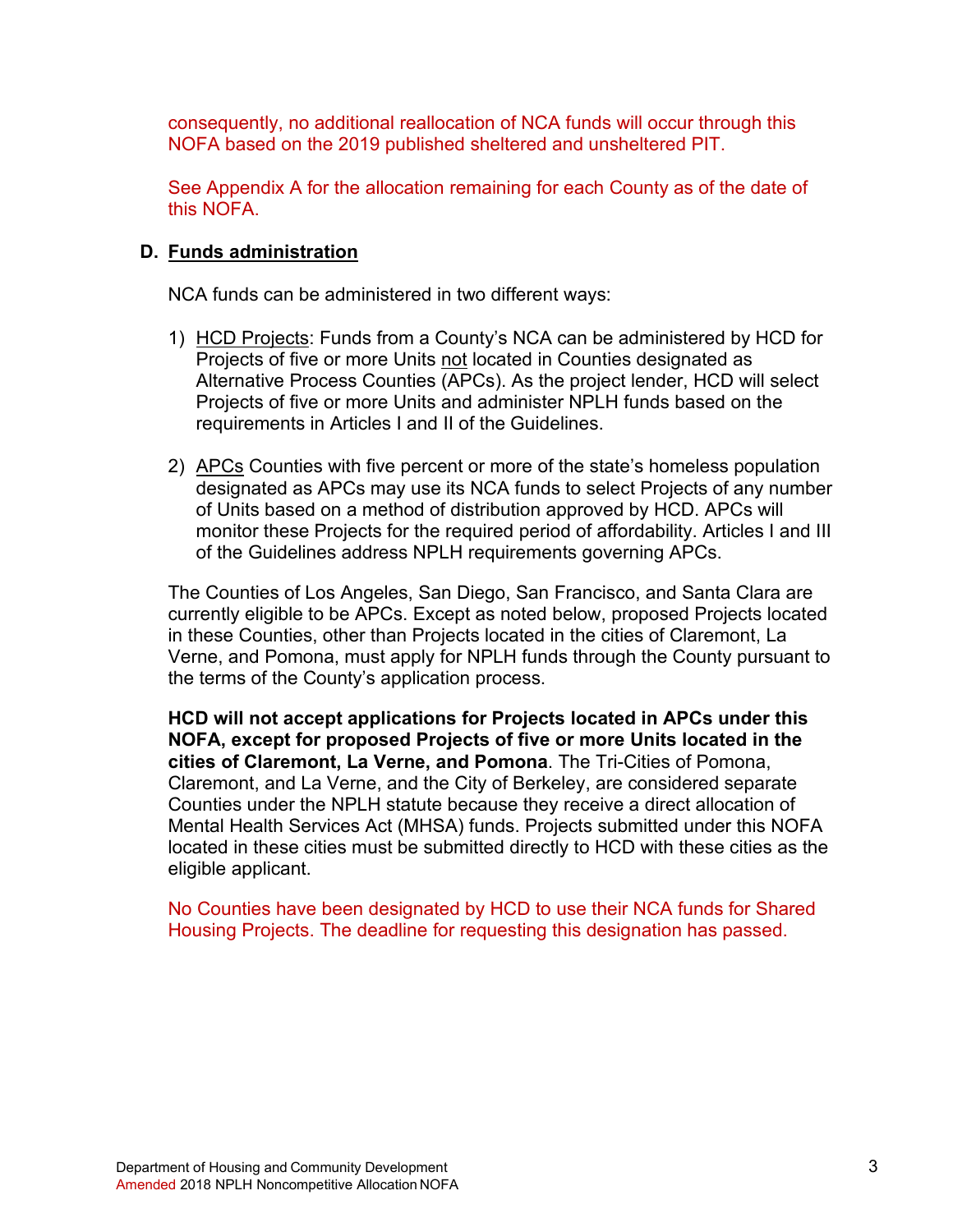# <span id="page-8-0"></span>**E. Tentative program timeline**

| NOFA release         | August 15, 2018                                                                                                                                                                                                                                                                                                                                                             |
|----------------------|-----------------------------------------------------------------------------------------------------------------------------------------------------------------------------------------------------------------------------------------------------------------------------------------------------------------------------------------------------------------------------|
| Application deadline | Feb 15, 2021, unless another deadline has been<br>provided to the County by HCD in writing.<br>See Administrative Memo #20-01 on the NPLH<br>webpage under "Get Funding", "Noncompetitive<br>Allocation", which discusses the process and<br>requirements for requesting an extension of the<br>application submission deadline for Projects<br>proposing use of NCA funds. |
| Award announcements  | 120 days from receipt of all documents required to<br>make a Project award                                                                                                                                                                                                                                                                                                  |

# <span id="page-8-1"></span>**F. Authorizing Legislation, Program Guidelines, and Regulations**

The NPLH program furthers the purposes of AB 1618, (Chapter 43, Statutes of 2016), as amended by AB 1628, (Chapter 322, Statutes of 2016, effective September 13, 2016), and the 2018 No Place Like Home Act (AB 1827, Assembly Budget Committee) and Senate Bill (SB) 1030, (Chapter 165, Statutes of 2020, effective September 25, 2020). Guidelines implement, interpret, and make specific the NPLH statutes. These Guidelines establish terms, conditions, and procedures for the award of funds under the NCA.

Guidelines implement, interpret, and make specific the NPLH statutes. The NPLH program Guidelines establish terms, conditions, and procedures for the award of funds under the NCA. Except as otherwise provided in the Guidelines, multifamily Rental Housing Projects of five or more Units underwritten by HCD are also subject to HCD's current Uniform Multifamily Regulations (UMRs). The Guidelines are available on the NPLH program website at [Guidelines.](http://www.hcd.ca.gov/grants-funding/active-funding/nplh.shtml) The current UMRs are located at [UMRs.](http://www.hcd.ca.gov/grants-funding/already-have-funding/uniform-multifamily-regulations.shtml)

Applicants are responsible for complying with the NPLH program requirements set forth in the Guidelines and UMRs, as applicable. Applicants are advised to carefully review the Guidelines, UMRs, and information contained in this NOFA before submitting applications.

#### <span id="page-8-2"></span>**II. Program Requirements**

The following is provided as a summary and is not to be considered a comprehensive representation of the eligibility, threshold, and other requirements or terms and conditions of the NPLH program. Terms that are defined in the Guidelines are capitalized.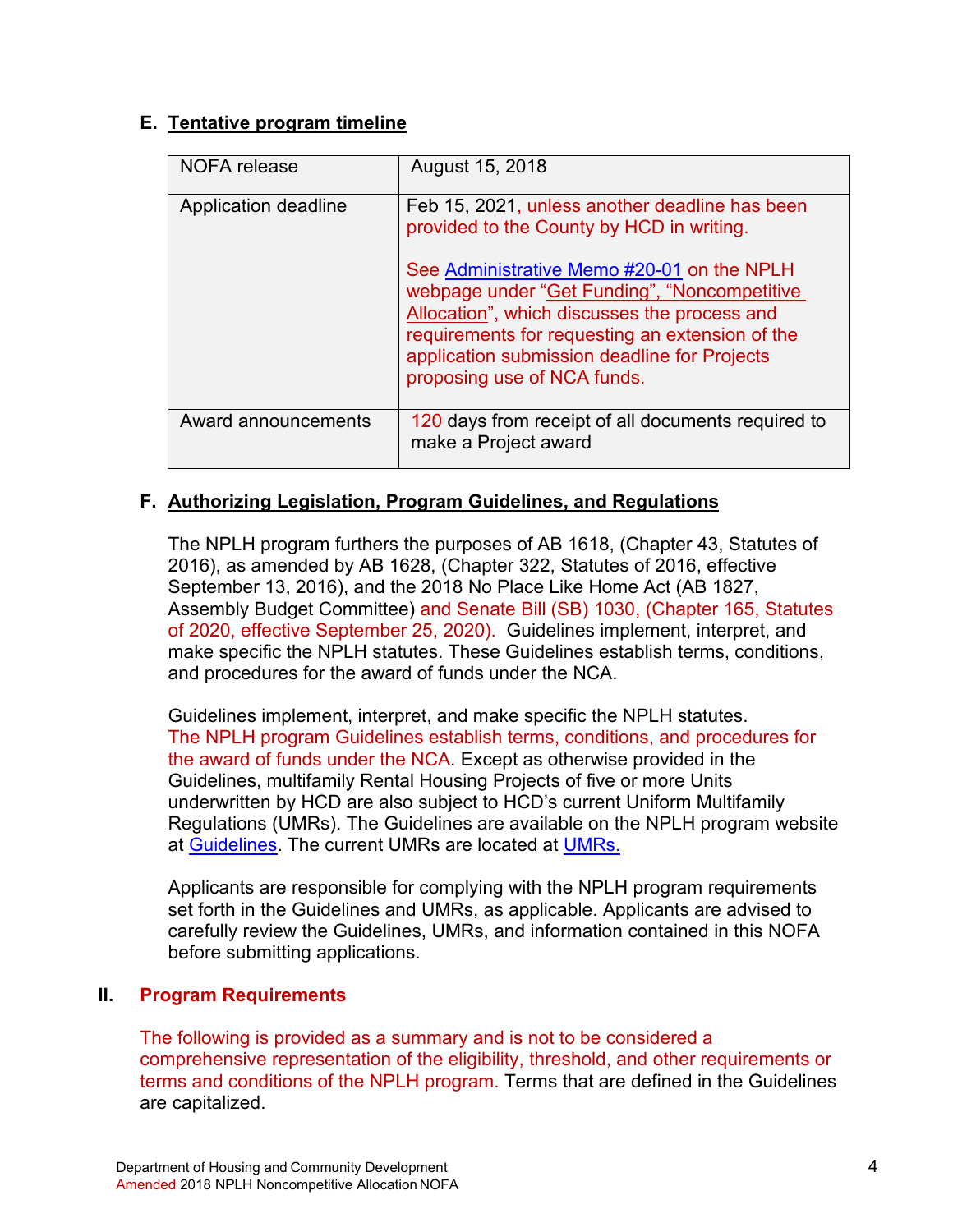#### <span id="page-9-0"></span>**A. Project requirements**

Projects are eligible to receive funding through the County's NCA if they meet the requirements of Section 202 of the Guidelines.

## **1) Eligible Applicants**

Applications must be submitted by a single County independently as the Development Sponsor, or by a single County jointly with another entity as the Development Sponsor. Two or more Counties may apply together as joint Applicants if there is a commitment to collaborate in the provision or coordination of supportive services or other resources to the Project and if NPLH tenants from each of the Applicant Counties are expected to reside in the Project.

If a County does not want to be the borrower on any NPLH loan documents, then it must apply jointly with a Development Sponsor.

Each Applicant shall elect and disclose whether or not the Project will be part of an application to the California Tax Credit Allocation Committee (TCAC) seeking tiebreaker incentives for hybrid 4 percent and 9 percent tax credit projects. A Development Sponsor that will apply to TCAC seeking hybrid tiebreaker incentives must submit applications jointly with a County for NPLH funds for one or both hybrid component Projects, but each component Project must apply independently with a separate application. The hybrid election is irrevocable unless the requirements of Guidelines Section 200 (n) are met.

#### **2) Development Team Experience**

The minimum experience requirements set forth in Section 202 (c) of the Guidelines must be met collectively among the members of the Project team consisting of the Applicant (i.e., the County applying independently or the County applying jointly with a separate Development Sponsor), the property manager, and the lead service provider if the lead service provider is not the County. The experience requirements in Section 202 (c) vary based on County population size. Documentation of property manager and lead service provider experience must also be provided as set forth in the NPLH Supplemental Application.

# **3) Uses and Terms of Program Assistance**

NPLH funds for capital uses will be provided as post-construction permanent loans in Rental Housing Developments of five or more units serving qualifying members of the Target Population. All NPLH funds shall be used for the development costs identified in the California Code of Regulations (CCR), Title 25, Section 7304, Subdivision (b), and to refinance loans used to cover such costs.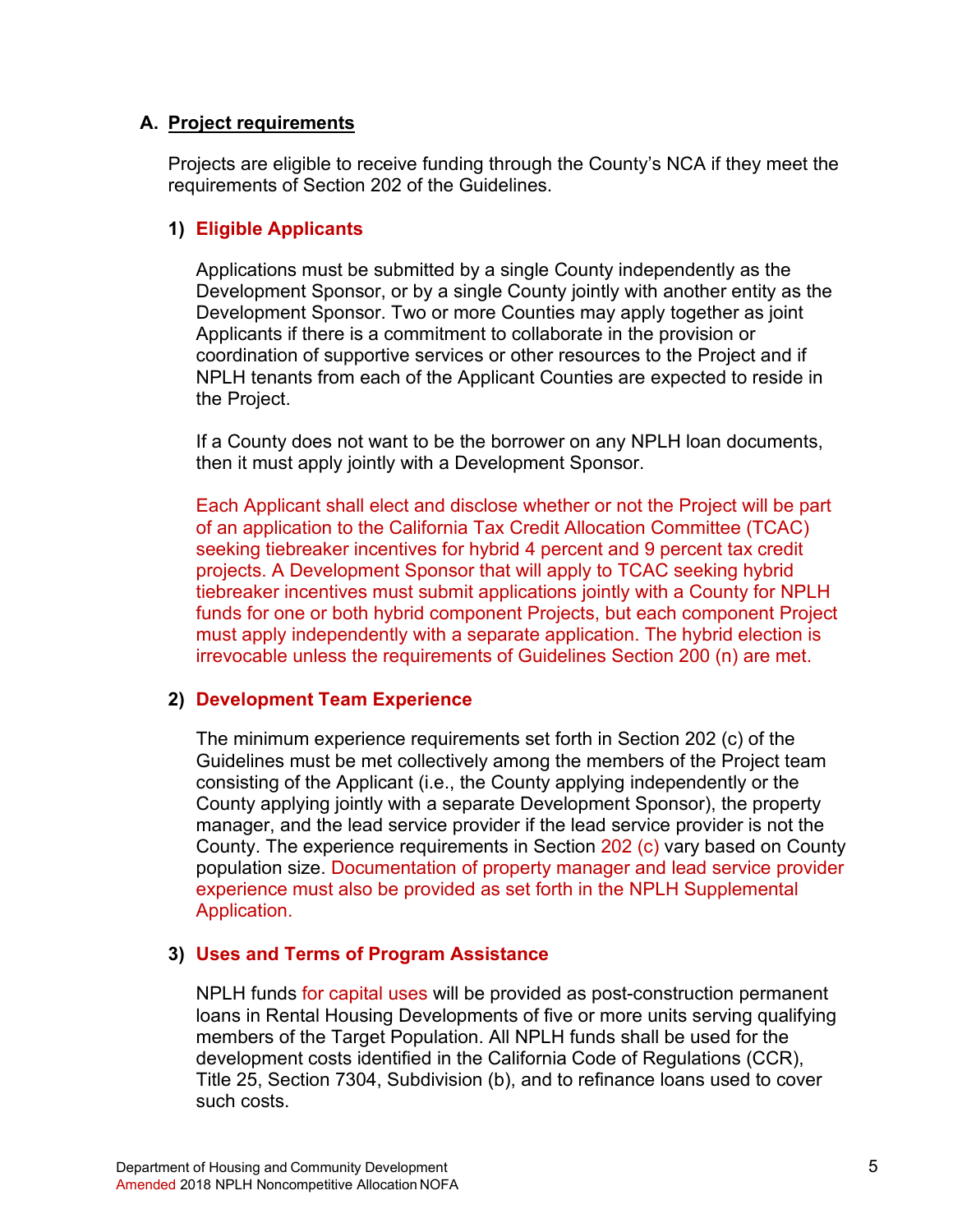NPLH funds may be used to capitalize operating subsidy reserves for NPLH Assisted Units pursuant to the requirements of Section 209 of the Guidelines. (The capitalized reserves permitted under Section 209 are hereafter referred to as COSRs.) NPLH funds may also be used to capitalize the operating reserve required under Section 8308 of the UMRs. Pursuant to the urgency legislation 2020 Cal. Legis. Serv. Ch. 147 (S.B.1030), which amended Welfare and Institutions Code Section 5849.8, COSRs provided by the Department shall be provided in the form of a grant.

NPLH funds may be used to rehabilitate existing affordable housing. Projects proposed for rehabilitation will be underwritten based on the number of NPLH tenants the Project will house upon completion of the rehabilitation. The proposed Project can be comprised of vacant Units or Units currently occupied with tenants meeting the occupancy and income requirements under Section 206 of the Guidelines.

Proposed Projects involving new construction and requiring the demolition of existing residential space are eligible only if the number of bedrooms in the new Project is at least equal to the total number of bedrooms in the demolished structures, unless HCD approves an exception to this one-for-one replacement rule in accordance with UMR Section 8302 (b).

For example, it may approve a reduction in the number of single room occupancy (SRO) Units where it is necessary to add private cooking and bathing facilities, or a reduction in the number of bedrooms in public housing necessary to meet federal requirements. Requests for an exception to the one-for-one replacement rule should be submitted to HCD on or before the application deadline to ensure that this issue can be resolved as soon as possible. The new Units may exist on separate parcels if all parcels are part of the same Rental Housing Development and meet the requirements of Scattered Site Housing described in Section 202 (m) of the Guidelines.

Program assistance shall have an initial term of 55 years or longer to match the period of affordability restrictions under the Low-Income Housing Tax Credit Program, commencing with the date of recordation of HCD's NPLH regulatory agreement. Program loans shall be secured by the Project's real property and improvements, subject only to liens, encumbrances, and other matters of record approved by HCD consistent with Section 8315 of the UMRs.

All construction loan closings for the NPLH-funded Project shall occur no later than 36 months from the date of HCD's award letter to the Project. HCD's permanent loan closing shall occur no later than 72 months from the date of HCD's award letter to the Project. HCD may extend these deadlines a total of up to 24 months in the aggregate where it is clear to HCD in its sole discretion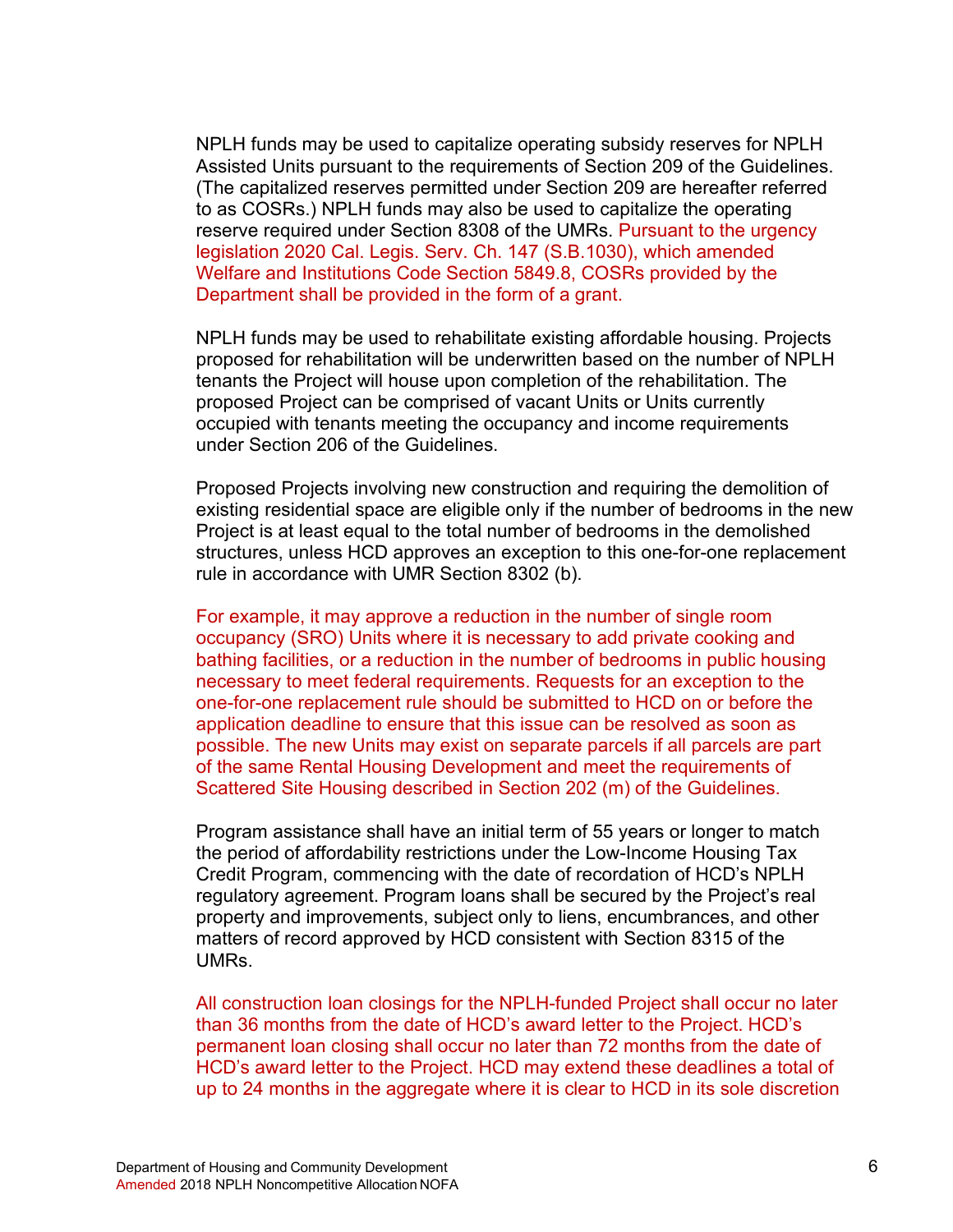that granting an extension will enable the Project to start construction or achieve 90 percent occupancy of the Assisted Units.

Other loan terms are described in Section 200 of the Guidelines. Additional requirements governing supportive services, tenant selection, and income and rent restrictions are discussed in the other sections of the NOFA below.

#### **4) Use of NPLH Competitive Allocation Funds**

The application submission deadline for Projects proposing use of NCA funds is February 15, 2021. Counties can propose Projects utilizing funds from both the NCA and the Competitive Allocation. Projects proposing use of NPLH funds from both Allocations must be submitted by the deadline in the Round 3 Competitive Allocation NOFA, using the current Competitive Allocation NOFA and Application Forms, unless HCD has granted the County a written extension of the February 15, 2021 NCA application submission deadline that would enable Projects utilizing funds from both Allocations to be submitted by the Round 4 Competitive Allocation NOFA application submission deadline.

See the NCA extension request memo on the NPLH webpage under ["Get](https://www.hcd.ca.gov/grants-funding/active-funding/nplh.shtml#funding)  Funding", "Noncompetitive Allocation" which discusses the process and requirements for requesting an extension of the application submission deadline for Projects proposing use of NCA funds.

. All uncommitted NCA funds for which current Project applications have not been submitted by the applicable deadline, shall be used to fund Projects submitted under the Round 4 Competitive Allocation NOFA, or subsequent NOFAs if Round 4 is undersubscribed.

#### **5) Site control**

The Development Sponsor, or an entity controlled by the Development Sponsor, must have site control of the proposed Rental Housing Development that meets the requirements of the UMR Section 8303. At the time of application, documented site control shall be for a period no shorter than through the anticipated date of the award of NPLH funds by HCD as set forth in Section I.E. of this NOFA.

#### **6) Maximum Award Amounts and Per-Unit Subsidy Limits**

The maximum award amount per Project, including all eligible capital and COSR costs, shall be \$20 million, including NCA funds and any Competitive Allocation funds awarded by HCD to the Project. Funds from the County's NCA and the Competitive Allocation may be used on the same multifamily Project as long as HCD's NPLH per-Unit subsidy limits are not exceeded.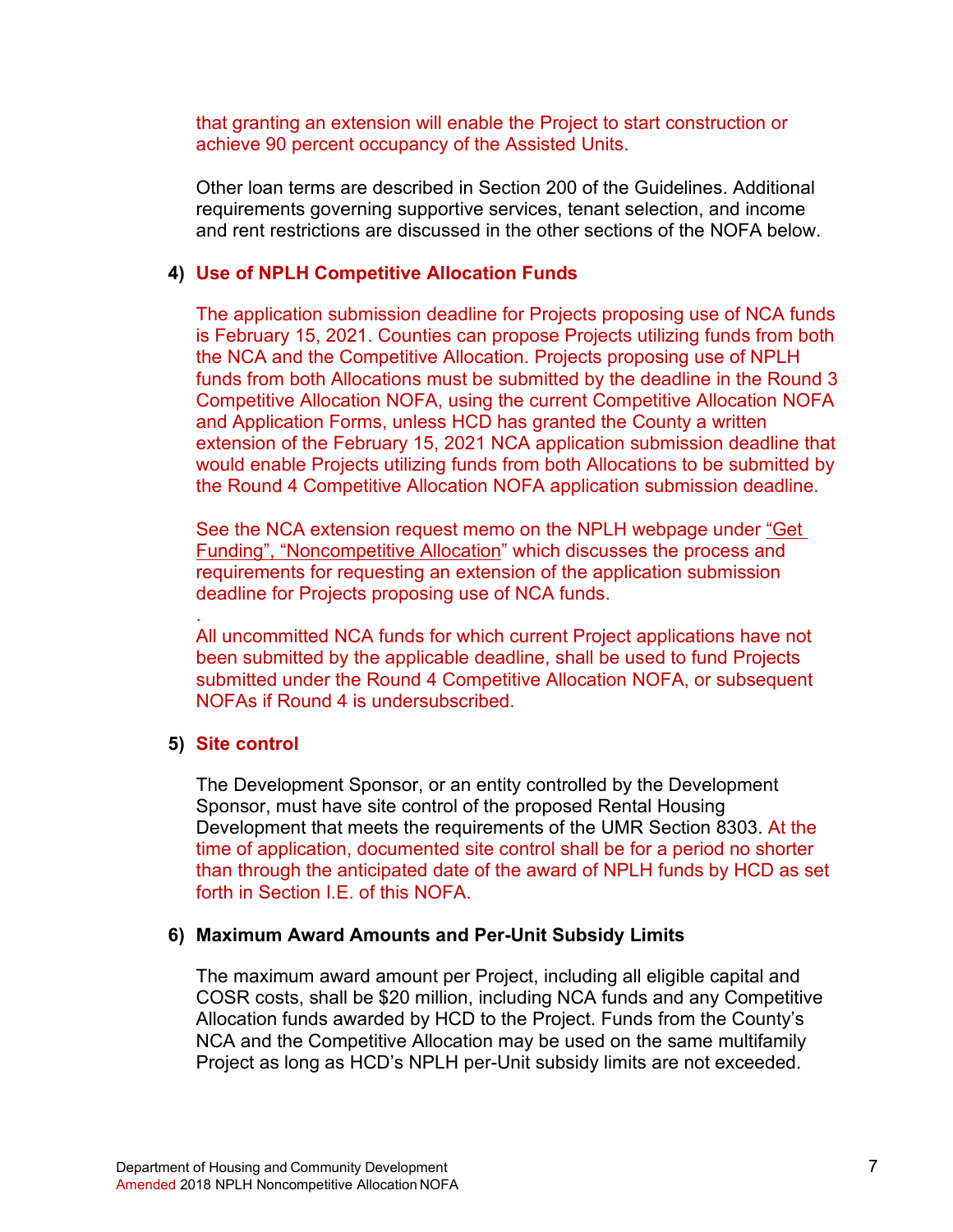#### **7) Capital per-Unit limits**

Counties and Project Development Sponsors should consult the NPLH per-Unit subsidy limits table for **9 percent tax credits Projects** and **Projects without 9 percent tax credits** for the current per-Unit subsidy limits based on the Area Median Income (AMI) levels being targeted and number of bedrooms per Unit. NPLH per-Unit subsidy limits are located at: [http://www.hcd.ca.gov/grants-funding/income-limits/state-and-federal-income](http://www.hcd.ca.gov/grants-funding/income-limits/state-and-federal-income-limits.shtml)limits.shtm[l.](http://www.hcd.ca.gov/grants-funding/docs/2018MTSPRegularLimits.pdf) The NPLH capital per-Unit subsidy limits begin on page 76 of the current year "MTSP Regular Income, Rent and VHHP Loan Limits" document hyperlinked above.

## **8) COSR per-Unit limits**

The COSR per-Unit subsidy limit for all Projects is now the same. As of the date of this NOFA, for new awards, this per-Unit limit is \$191,179. This amount will be adjusted annually based on increases in the Consumer Price Index, and the new amount will be published annually in the application.

The per-Unit capital and COSR amounts listed above are maximum amounts available. The actual amount that a Project receives is subject to the individual Project underwriting performed prior to the award of funds and at loan closing. The Universal Rental Project Application form contains a COSR calculation worksheet that calculates the amount of each Project's COSR consistent with COSR underwriting requirements in Section 209 of the Guidelines.

#### **9) Stacking of Funds**

HCD's "stacking rule" governs when Projects can and cannot layer two or more HCD funding sources to provide rental housing capital on the same Units. See Guidelines Section 200 (e) for a list of HCD programs that are subject to the stacking rule.

Putting HCD-funded rental housing capital amounts and HCD-funded rental subsidy or operating subsidy on the same Unit(s) is permissible. Putting HCDfunded rental housing capital amounts and HCD-funded amounts for infrastructure or transportation-related amenities on the same Unit(s) is also permissible. See Section 200 (e) for more detail.

#### **10) Financial Feasibility**

Projects shall meet the underwriting requirements of HCD's UMRs, as well as the Occupancy, Income, Rent Limits, and Transition Reserve requirements discussed below. Where there is a difference between the UMRs and the NPLH Program Guidelines, the provisions of the Guidelines shall prevail. See Sections 206, 207, and 208 of the Guidelines for more information.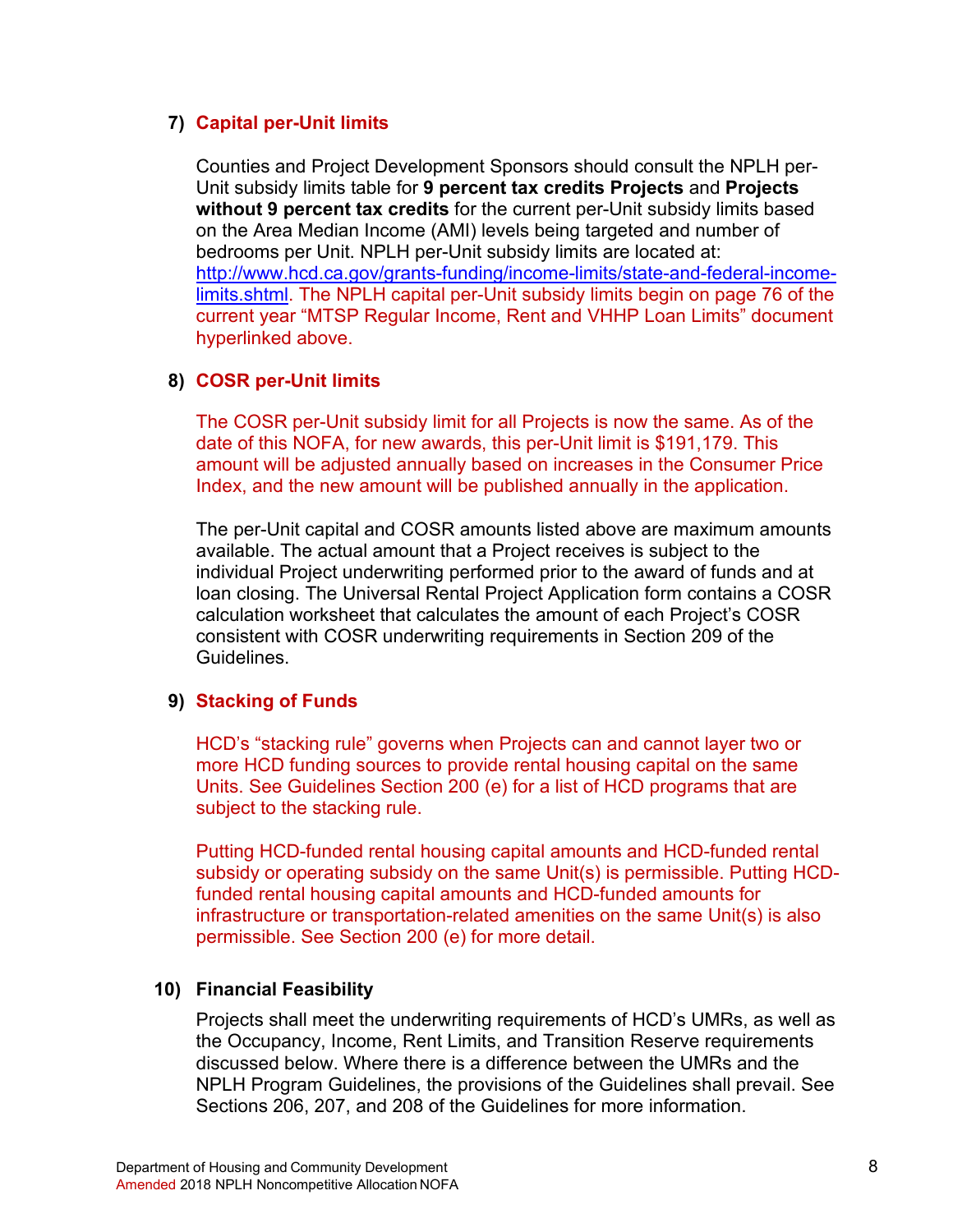#### **11) Site and Unit Requirements**

All Project sites must be free from severe adverse environmental conditions, such as the presence of toxic waste that is economically infeasible to remove and that cannot be mitigated. Documentation of compliance with this requirement must be provided as set forth in the NPLH application forms.

All Project sites must be reasonably accessible to public transportation, shopping, medical services, recreation, schools, and employment in relation to the needs of the Project tenants and what is typically available in that County. Documentation of compliance with this requirement must be provided as set forth in the NPLH application forms.

Upon Project completion, all Assisted Units and other Units of the Project must be on a permanent foundation and must meet all applicable state and local requirements pertaining to rental housing, including, but not limited to, requirements for minimum square footage, and requirements related to maintaining the property in a safe and sanitary condition.

Upon Project completion, all Projects must be accessible to persons with disabilities pursuant to the requirements set forth under Section 213 (b) of the Guidelines.

## **12) Supportive Services**

For a minimum of 20 years, Counties must commit to make mental health services available to the Project's NPLH tenants, and to coordinate the provision or referral to other services, including, but not limited to, substance use services.

As set forth in the HCD application form, the County shall include a Projectspecific supportive services plan developed by the County in partnership with the Project Development Sponsor, supportive service providers, and the property manager.

Participation in available supportive services by NPLH tenants shall be voluntary. Access to or continued occupancy in housing cannot be conditioned on participation in services or on sobriety. The supportive services plan must describe the services to be made available to NPLH tenants in a manner that is voluntary, flexible, and individualized, so that NPLH tenants may continue to engage with supportive services providers, even as the intensity of services needed may change. Adaptability in the level of services should support tenant engagement and housing retention.

See Section 203 of the Guidelines regarding supportive services that must be made available, as well as other required information pertaining to supportive services.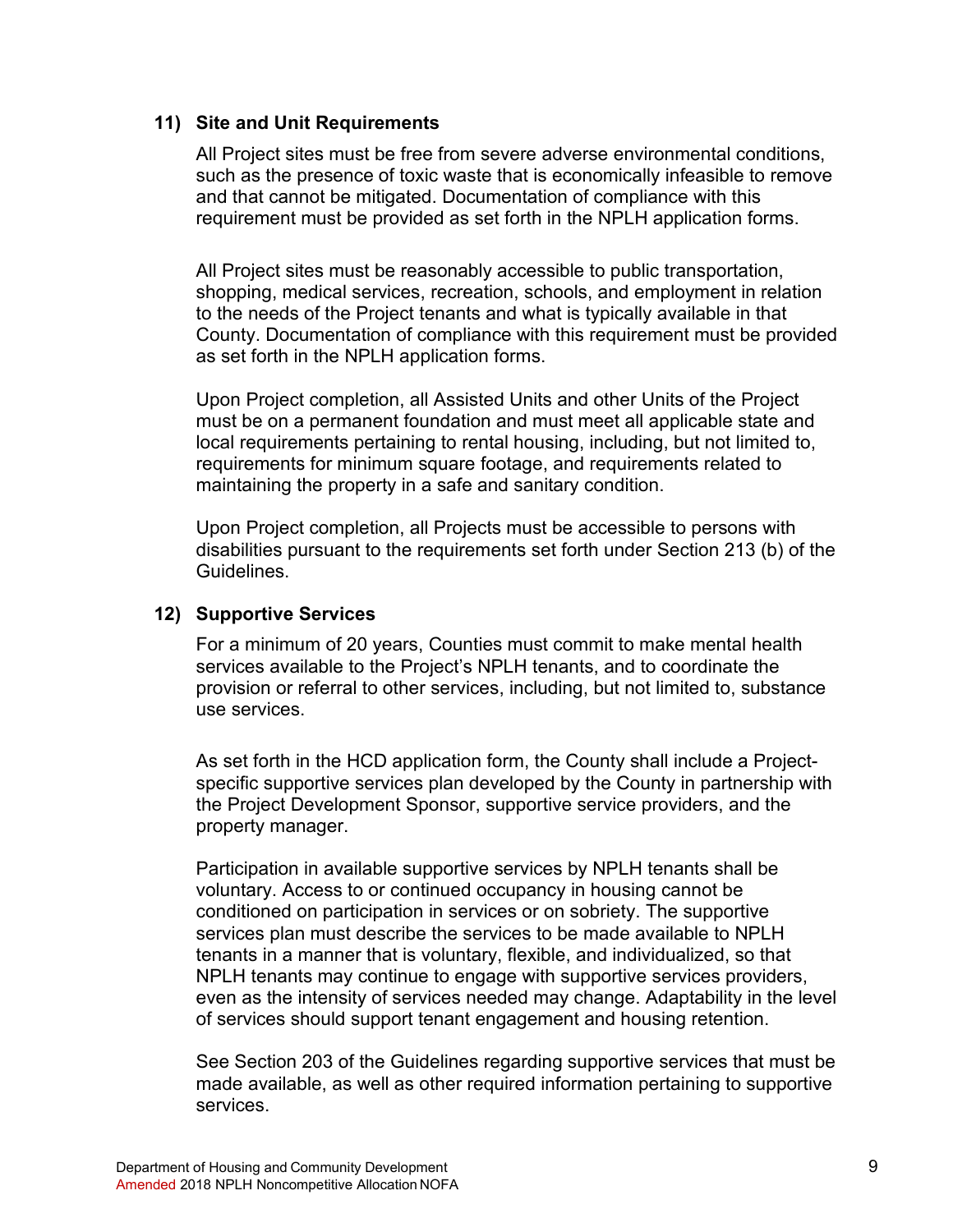#### **13) Tenant selection**

At least one person residing in each NPLH Assisted Unit must qualify as having a Serious Mental Disorder or as being a Seriously Emotionally Disturbed Child or Adolescent as defined under Welfare and Institutions Code section 5600.3. That person must also be Homeless, Chronically Homeless, or At-Risk of Chronic Homelessness as defined under Section 101 of the Guidelines. Pursuant to Section 5849.9 of the Welfare and Institutions Code, Units funded with NCA funds shall prioritize persons with mental health supportive services needs who are Homeless or At-Risk of Chronic Homelessness.

Tenant eligibility criteria must be satisfied prior to being referred to an NPLH Project. Referrals to NPLH Assisted Units shall be made through the local Coordinated Entry System (CES) for persons who are Chronically Homeless or Homeless. For persons At-Risk of Chronic Homelessness, CES or another comparable prioritization system based on greatest need shall be used. All referral protocols for NPLH Assisted Units must be developed in collaboration with the local Continuum of Care and implemented consistent with Program requirements.

Projects shall accept tenants regardless of sobriety, participation in services or treatment, history of incarceration, credit history, or history of eviction in accordance with practices permitted pursuant to Housing First practices set forth in Welfare and Institutions Code section 8255, or other federal or state Project funding sources. See Section 211 of the Guidelines for more information regarding tenant selection requirements.

#### **14) Occupancy and Income Requirements**

Total household income at time of move-in shall not exceed 30 percent of the County AMI. HCD has published the [current income limits](https://www.hcd.ca.gov/grants-funding/docs/2020MTSPRegularLimits.pdf) [a](http://www.hcd.ca.gov/grants-funding/docs/2018MTSPRegularLimits.pdf)t 30 percent of the County AMI and below. The NPLH income limits begin on page one of the current years "MTSP Regular Income, Rent and VHHP Loan Limits" hyperlinked in Item 7 above. Documentation requirements for income and tenant eligibility are referenced in Section 206 of the Guidelines.

Household income may increase above 30 percent of the County AMI over time, and households above 30 percent of the County AMI can continue to reside in their Units. Counties can also choose to continue offering supportive services to tenants residing in these Units. However, Units with household income above 30 percent of the County AMI shall no longer be designated by HCD as NPLH Assisted Units, unless the reason for the increase in income was due to changes in the Supplemental Security Income/State Supplementary Payment (SSI/SSP) rate or cost of living adjustment. See Section 207 of the Guidelines for more information concerning changes in tenant income more information concerning changes in tenant income.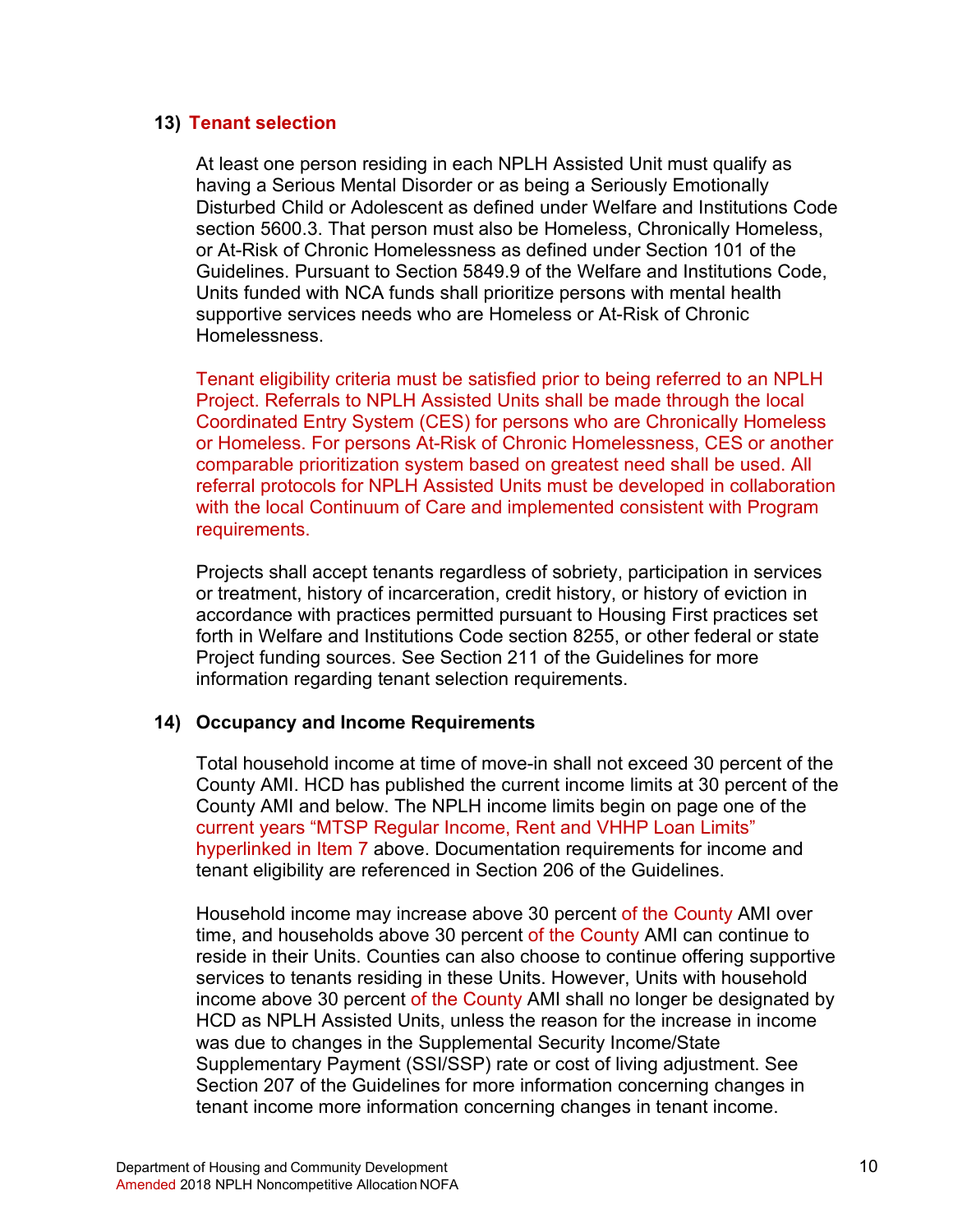#### **15) Rent Limits**

At initial occupancy, tenant-paid Rents for NPLH Assisted Units shall be restricted to no more than 30 percent of the County AMI or below, as specified in the Project regulatory agreement. HCD has published the [current](https://www.hcd.ca.gov/grants-funding/docs/2020MTSPRegularLimits.pdf)  [Rent limits](https://www.hcd.ca.gov/grants-funding/docs/2020MTSPRegularLimits.pdf) at 30 percent of the County AMI and below based on the County and the number of bedrooms per Unit. The NPLH 30 percent of the County AMI and below Rent limits begin on page 21 of the current year "MTSP Regular Income, Rent and VHHP Loan Limits" hyperlinked in Item 7 above.

Projects shall have a transition reserve in the event that any Project-based rental assistance is not renewed, or in the event that the Project COSR is exhausted, and the Project cannot secure other sufficient rental or operating subsidies to continue without immediately raising Rents on the NPLH Assisted Units. The minimum amount of the transition reserve shall be the amount sufficient to prevent Rent increases for one year following the loss of the rental assistance or exhaustion of the COSR.

If Rent increases on the Assisted Units are necessary due to loss of rental or operating assistance, and after exhausting all transition reserve funds, rent increases will only be permitted to the minimum extent required for Fiscal Integrity, as determined by HCD. For projects funded after August 2019, in no event shall Rents on Assisted Units be increased above the Rent limit for 60 percent of the County AMI following the exhaustion of the transition reserve in the absence of other rental or operating subsidies to the Project.

See Section 207 of the Guidelines for more information on requirements related to the NPLH transition reserve.

#### **16) Integration**

All Projects must demonstrate integration in accordance with the requirements of Section 202 (e) of the Guidelines. To promote integration of NPLH tenants with other Project tenants, in Projects of greater than 20 Units, HCD will fund no more than 49 percent of a Project's Units as NPLH Units. This limitation shall not be interpreted to preclude occupancy of any Project Units by persons with disabilities, or restrictions by other funding sources, including, but not limited to, restrictions imposed by the TCAC, that result in more than 49 percent of the total Project Units being restricted to persons with disabilities.

In addition, NPLH Assisted Units shall not be segregated in any manner from other units in the Project. Examples of prohibited forms of segregation include separation of the NPLH Units by assignment, partition, or restriction to separate floors, doors, common areas, legal parcels, or any other areas or portions of the building or of any affordable housing project of which the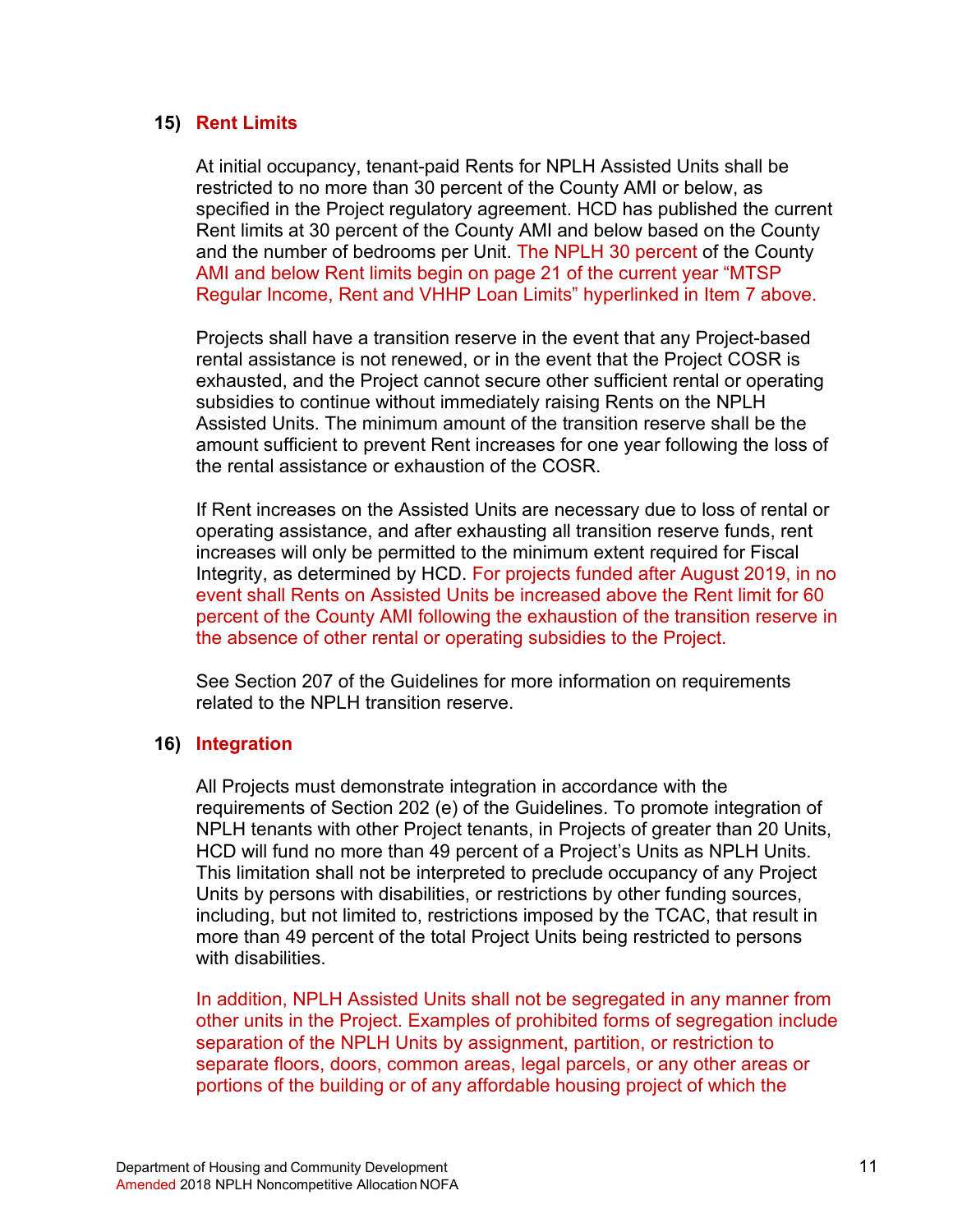Project is comprised, or a part. Exceptions may be permitted under certain circumstances as set forth in Section 202 (e) of the Guidelines.

See Section 202 (e) of the Guidelines for additional integration requirements and further specification thereof.

#### **17) Article XXXIV**

All Projects shall comply with Article XXXIV, Section 1 of the California Constitution, as clarified by the Public Housing Election Implementation Law (Health & Safety Code (HSC) Section (§§) 37000 - 37002). Article XXXIV documentation for loans underwritten by HCD shall be subject to review and approval by HCD prior to the announcement of award recommendations.

Article XXXIV requires local voter approval before any state public body can develop, construct, or acquire a low-rent housing Project in any manner. However, the Public Housing Election Implementation Law (HSC §§ 37000 – 37002) provides clarification as to when Article XXXIV is applicable. HSC Section 37001, for example, lists a number of Project types that are not considered "low-rent housing projects."

Applicants must submit documentation that shows the Project's compliance with or exemption from Article XXXIV. If a Project is subject to Article XXXIV, HCD requires an allocation letter from the locality that shows that there is Article XXXIV authority for the Project. A local government official with authority should prepare the allocation letter, and it should include the following:

- a) The name and date of the proposition, and the number of Units that were approved;
- b) A copy of the referendum and a certified vote tally;
- c) The number of Units that remain in the locality's "bank" of Article XXXIV authority (i.e., the number of Units that are still available for allocation); and
- d) The number of Units that the locality will commit to this Project, including the manager Unit.

If a Project is statutorily exempt from Article XXXIV, HCD requires an Article XXXIV opinion letter from the Applicant's legal counsel. The Article XXXIV opinion letter must demonstrate that the Applicant has considered both the legal requirements of Article XXXIV and the relevant facts of the Project (e.g., all funding provided by public bodies, including state, county, or city sources, the number of low-income restricted Units, and the general content of any regulatory restrictions). Any conclusion that a Project is exempt from Article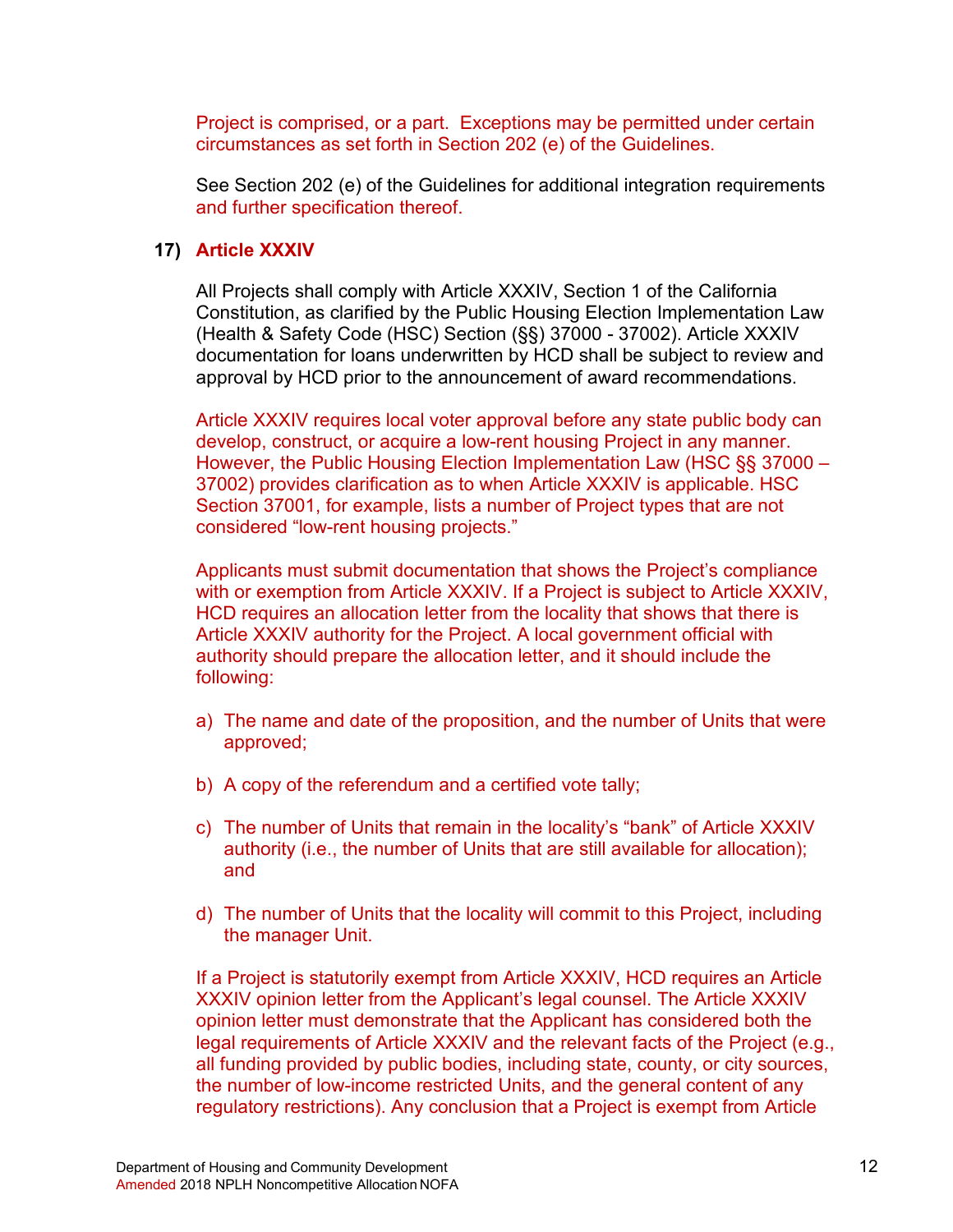XXXIV must be supported by facts and a specific legal theory for exemption that itself is supported by the Constitution, statute, and/or case law.

Whether or not a Project is statutorily exempt from Article XXXIV, the Project must still comply with limitations on the percentage of NPLH Units HCD can fund pursuant to the NPLH integration requirement discussed in Guidelines Section 202 (e). HCD's stacking rule in Guidelines Section 200 (e) may also impact how Article XXXIV compliance using the "49 percent test" may be achieved.

#### **18) Relocation**

All persons who are displaced as a direct result of the development of an NPLH Project shall be entitled to relocation benefits and assistance as provided in California relocation assistance law (Government Code, 25 CCR §§ 7260 et seq., and 6000 et seq.).

A relocation plan conforming to the provisions of 25 CCR § 6038 shall be prepared. The relocation plan or other relocation documentation shall be subject to the review and approval by HCD prior to the beginning of any construction or activity that will result in displacement.

If the Applicant determines that relocation requirements are not applicable to the Project, the application must explain and document why relocation does not apply. Additional certifications to this effect may also be requested by HCD.

#### **19) State prevailing wages**

Funds awarded under this NOFA are subject to California prevailing wage law (Labor Code, §§ 1771, 1720-1781), and require the payment of prevailing wages unless the Project meets one of the exceptions of Labor Code § 1720. Each Applicant shall be responsible for determining, on a case-by-case basis, the extent of applicability of state prevailing wage law to its individual Project. If applicable, prior to the close of the Program loan, the Development Sponsor shall provide to HCD a written certification that prevailing wages have been paid, or will be paid, and that the records shall be available consistent with the requirements of this subsection. Applicants are encouraged to seek professional advice as to how to comply with state prevailing wage law.

#### <span id="page-17-0"></span>**B. NCA application review process**

The application review process consists of two phases: threshold review and Project feasibility review.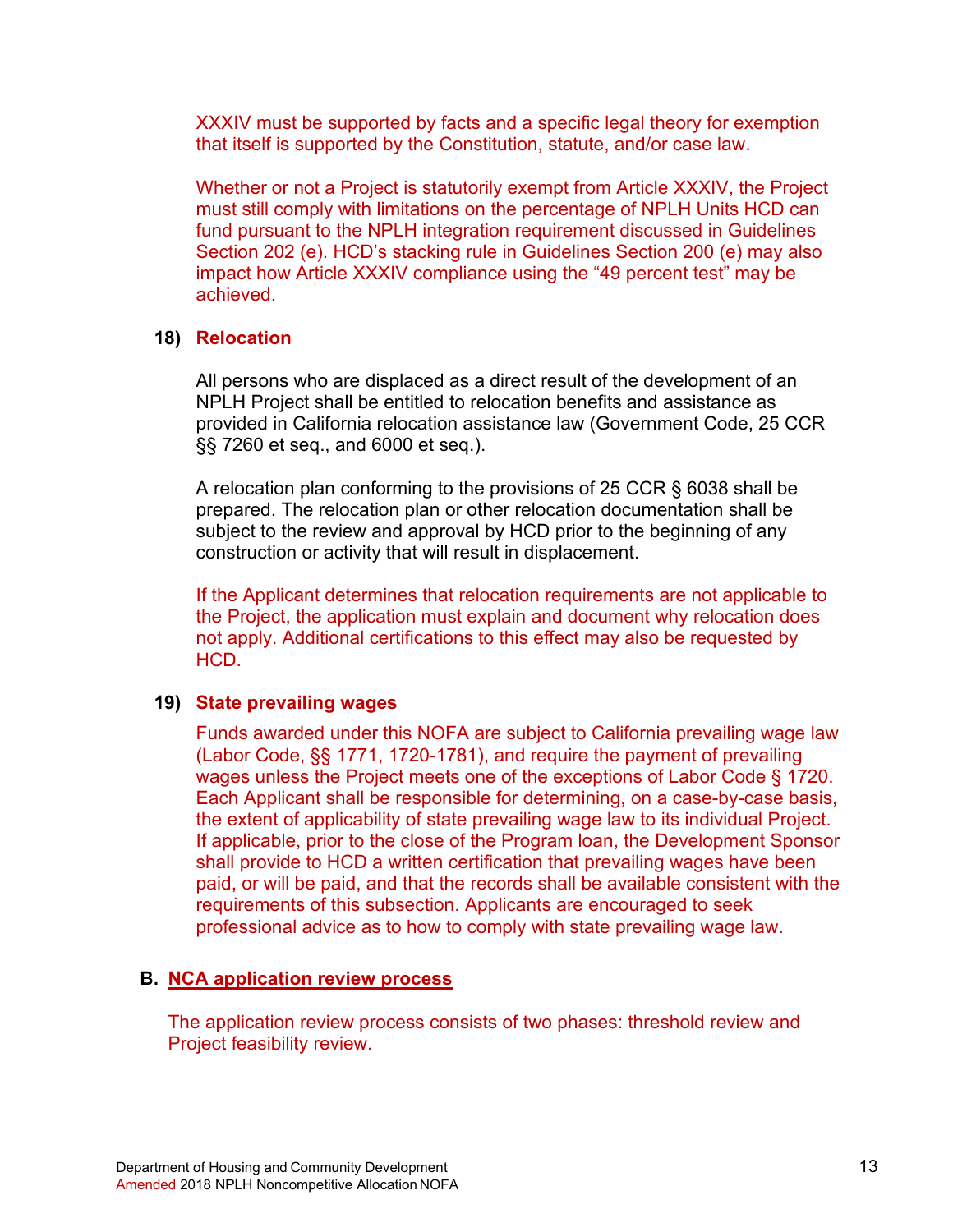#### **1) Threshold review**

During the threshold review, applications will be evaluated based solely upon the materials contained within the application to determine completeness and compliance with the following requirements to be evaluated at application stage as set forth in Section 202 of the Guidelines:

- a) Eligible Applicant
- b) Eligible use of funds
- c) Experience of the Project team
- d) Site control for a time period no shorter than through the anticipated NPLH award date as set forth under Section I.E. of this NOFA
- e) Project integration
- f) Compliance with Article XXXIV as discussed in section A. 17 above
- g) Application completeness, including submission of all required reports and other documents, including, but not limited to, the documents set forth in Guidelines Section 202 (h)
- h) Financial Feasibility

# **2) Financial Feasibility**

All applications meeting Project threshold requirements will be evaluated for financial feasibility. Financial feasibility requirements include, but are not limited to, the requirements referenced in Sections 206 through 209 of the Program Guidelines. See Guidelines Section 208 for exceptions to the UMRs for NPLH.

# <span id="page-18-0"></span>**C. Appeals**

#### **1) Basis of Appeals**

- a) Upon receipt of HCD's notice that an application has been determined to be incomplete or fail the threshold review, Applicants under this NOFA may appeal such decision(s) to HCD pursuant to this section.
- b) The appeal process provided herein applies solely to decisions HCD made in this program NOFA and does not apply to any decisions made with respect to any previously issued NOFAs or decisions to be made pursuant to future program NOFAs.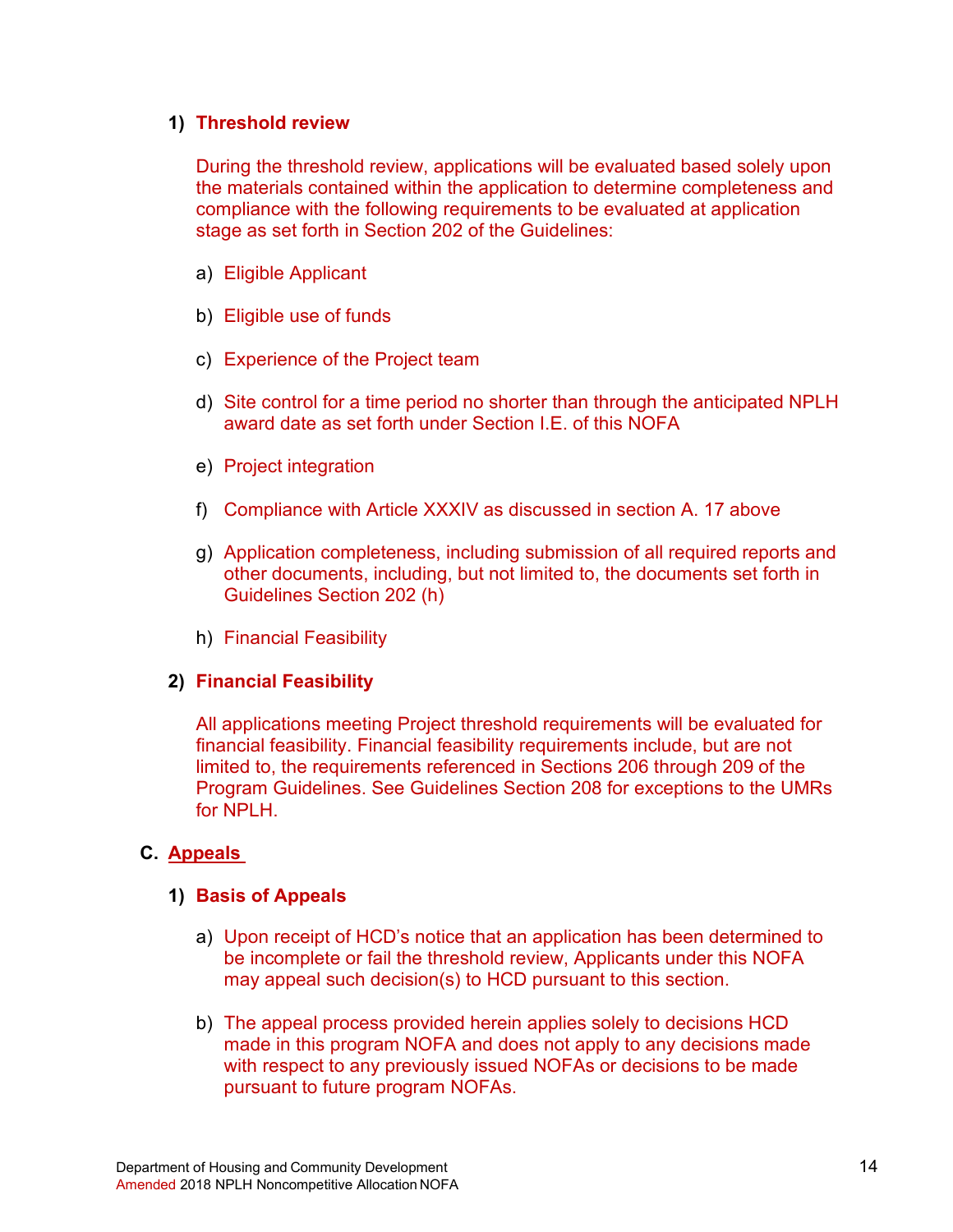## **2) Appeal process and deadlines**

- a) To appeal a decision, Applicants must submit to HCD, by the deadline set forth in Subsection (b) below, a written appeal, which states all relevant facts, arguments, and evidence upon which the appeal is based. The Applicant must provide a detailed reference to the area(s) of the application that provide clarification and substantiation for the basis of the appeal.
- b) Appeals must be received by HCD no later than five business days from the date of HCD's eligibility or threshold review, representing HCD's decision made in response to the application. Appeals are to be submitted to HCD via email at [NPLH@hcd.ca.gov](mailto:NPLH@hcd.ca.gov) with a copy to Aaron.New@hcd.ca.gov.
- c) Appeal emails will be accepted as long as the email time stamp is no later than 5:00 p.m. Pacific Standard Time on the day of the appeal deadline.

# **3) Decision**

Any appeal of HCD's decision shall be reviewed for compliance with the NPLH Guidelines in effect on the date of this NOFA, and any subsequent clarifying documents, such as the NPLH Program's responses to "Frequently Asked Questions." It is HCD's intent to render its decision in writing within 15 business days of receipt of the Applicant's written appeal. All decisions rendered shall be final, binding, and conclusive and shall constitute the final action of HCD with respect to the appeal.

# <span id="page-19-0"></span>**D. Project application submittal**

The NCA Project application consists of the following documents available on the [Program website.](http://www.hcd.ca.gov/grants-funding/active-funding/nplh.shtml)

NPLH Program Supplement – This form contains information needed to evaluate application threshold compliance for Projects of five or more Units underwritten by HCD. The Program Supplement also contains information Counties must submit in order to utilize their NCA funds.

Universal Rental Project Application Form – This form contains information needed to evaluate Project financial feasibility for Projects of five or more Units underwritten by HCD.

Project applications submitted under this NOFA will be funded on an OTC basis, subject to the availability of funds within the County Noncompetitive Allocation where the Project is located. HCD's NPLH application forms, Program Guidelines, and application training information are available on the **Program** website.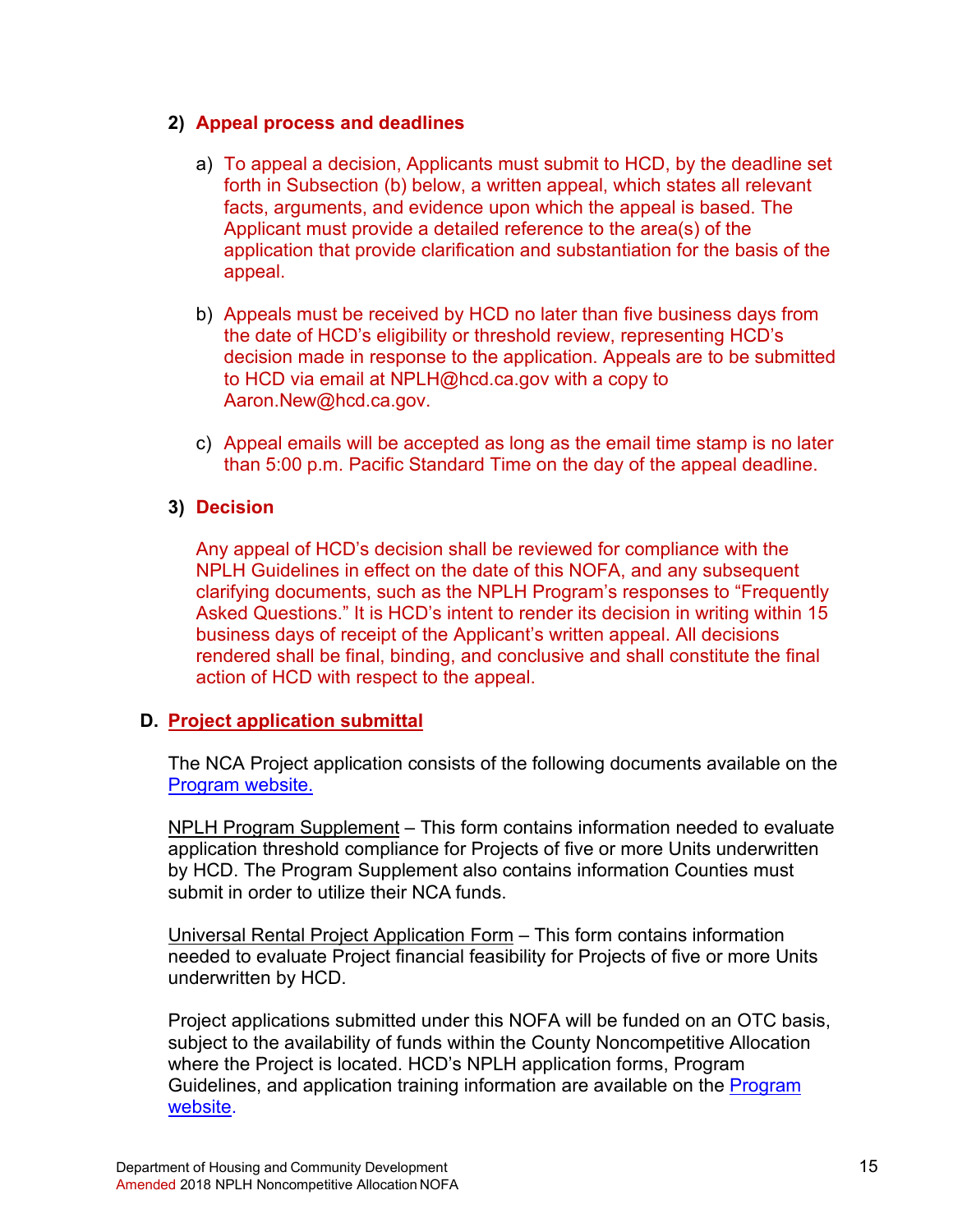Two complete original applications, each one on a separate USB flash drive must be received by HCD no later than **5:00 p.m. Pacific Standard Time on Monday, February 15, 2021**, **OR no later than 5:00 p.m. Pacific Standard Time on the date that has been provided the County by HCD in writing if HCD has granted the County an extension of the February 15, 2021 deadline.** See the NCA extension request memo on the NPLH webpage under "Get Funding", "Noncompetitive Allocation" which discusses the process and requirements for requesting an extension of the application submission deadline for Projects proposing use of NCA funds.

All application packages must be delivered by a mail carrier service that provides a date stamped verification of delivery such as the U.S. Postal Service, UPS, and FedEx to the following address:

#### **No Place Like Home Program Division of Financial Assistance, Program Design and Implementation Unit California Department of Housing and Community Development 2020 W. El Camino Avenue, Suite 150 Sacramento, CA 95833**

Personal deliveries will not be accepted. No facsimiles, incomplete applications, application revisions, electronically transmitted, or walk-in application packages will be accepted.

Modification of the application forms by the applicant is prohibited. It is the applicant's responsibility to ensure the application is clear, complete, and accurate. After the application has been submitted, HCD staff may request clarifying information to determine compliance with NPLH program requirements.

Note that Projects intending to use both NPLH NCA and Competitive Allocation funds must submit one Project application utilizing the Competitive Allocation application forms provided with the Competitive Allocation NOFA. Project applications proposing use of both Allocations must be submitted by the County by the deadline in the applicable Competitive Allocation NOFA.

#### <span id="page-20-0"></span>**E. Disclosure of application to the public**

Information provided in the application will become a public record available for review by the public, pursuant to the California Public Records Act (Act) (Gov. Code, 25 CCR § 6250 et seq.). As such, any materials provided may be disclosed to any person making a request under this Act. HCD cautions applicants to use discretion in providing information not specifically requested, including, but not limited to, bank account numbers, personal phone numbers, and home addresses. By providing this information to HCD, the applicant is waiving any claim of confidentiality as to the submitted information, and consents to HCD's disclosure of such information upon a request under the Act.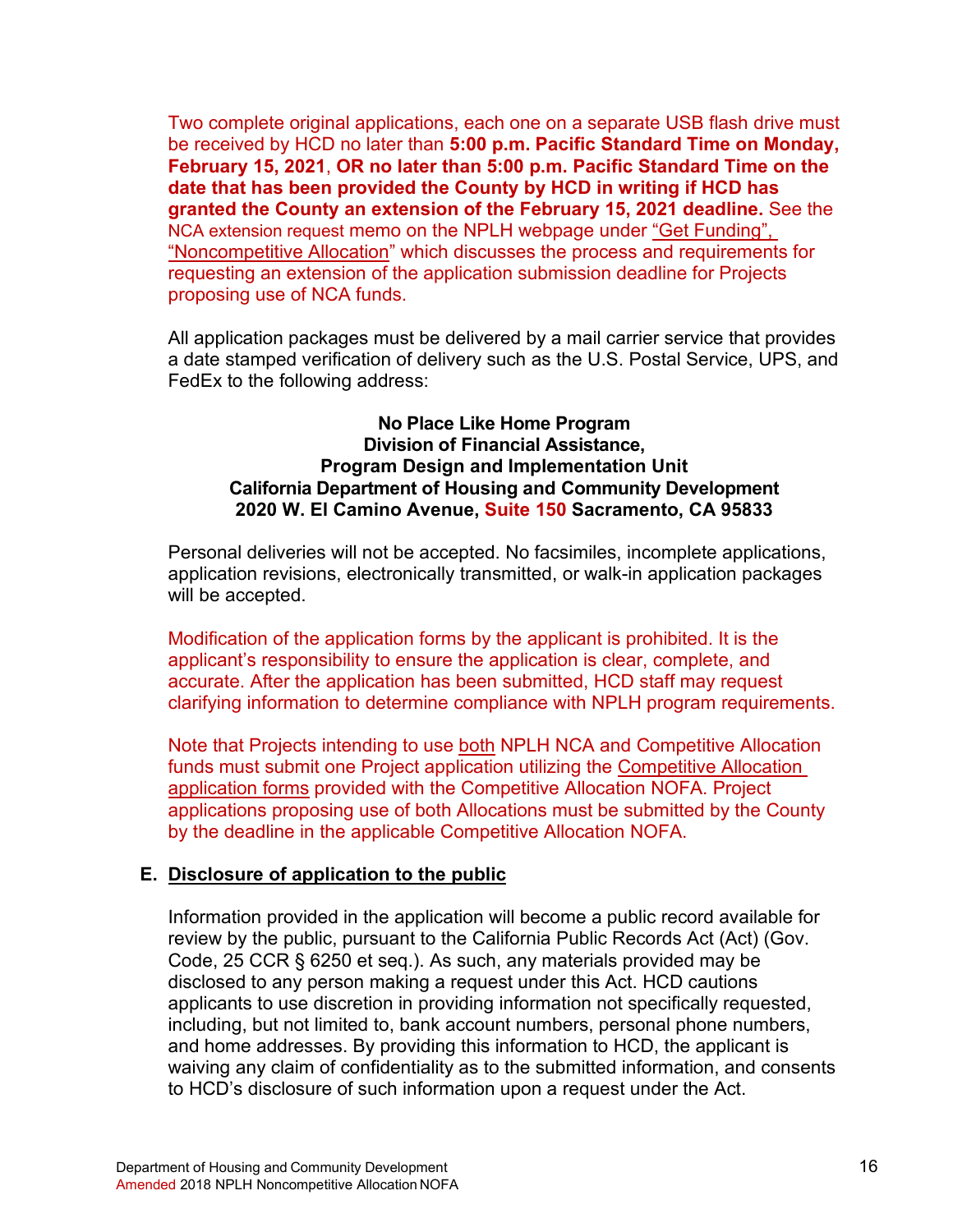#### <span id="page-21-0"></span>**F. Award announcements and contracts**

Award announcements will be made within 120 days after receipt of a complete application and all documents required to make an award.

Successful Applicants will enter into a Standard Agreement with HCD. The Standard Agreement contains all the relevant state requirements, as well as specific information about the award and the work to be performed.

HCD will enter into a regulatory agreement with the County Applicant and/or a separate Development Sponsor that will contain specific provisions governing Project operations in accordance with NPLH requirements. See Section 215 of the Guidelines for a description of these agreements.

A condition of award will be that a Standard Agreement(s) must be executed by the Awardee(s) within 90 days (Contracting Period) of the Awardees' receipt of the Standard Agreement(s). Failure to execute the Standard Agreement(s) within the Contracting Period may result in award cancellation. The Awardee(s) shall remain a party to the Standard Agreement(s) for the entire term of the Standard Agreement(s); removal of the Awardee(s) shall be prohibited.

The disbursement of funds pursuant to this NOFA is contingent on: (1) the sale of bonds by the California State Treasurer's Office; and (2) the availability of proceeds of any such bond sales being made available to HCD for disbursement pursuant to all Program requirements.

Questions on this NOFA and application process can be directed to the NPLH email at: [NPLH@hcd.ca.gov.](mailto:NPLH@hcd.ca.gov)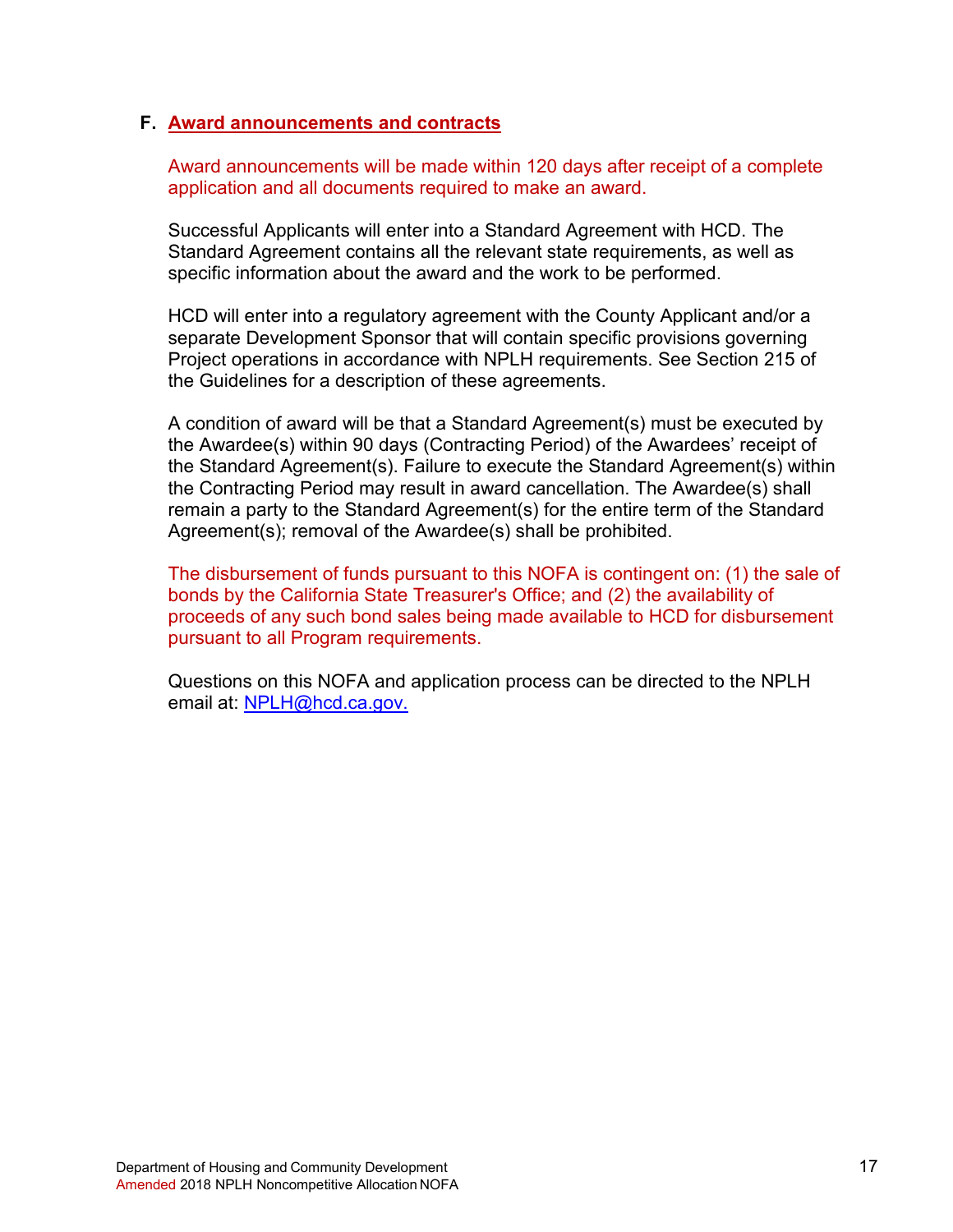# **III. APPENDIX A: REMAINING COUNTY NCA BALANCES AS OF OCTOBER 2020**

<span id="page-22-0"></span>

| <b>County Name</b> | <b>Allocation Amount</b> | <b>Noncompetitive Awarded</b> | <b>Noncompetitive Funds Remaining</b><br>to Award |
|--------------------|--------------------------|-------------------------------|---------------------------------------------------|
| Alameda            | \$6,464,468              | \$6,464,468                   | \$0                                               |
| Alpine             | \$500,000                | \$0                           | \$0                                               |
| Amador             | \$500,000                | \$0                           | \$500,000                                         |
| Berkeley           | \$1,350,299              | \$1,350,299                   | \$0                                               |
| <b>Butte</b>       | \$1,659,786              | \$1,659,786                   | \$0                                               |
| Calaveras          | \$500,000                | \$0                           | \$500,000                                         |
| Colusa             | \$500,000                | \$0                           | \$500,000                                         |
| Contra Costa       | \$2,231,574              | \$0                           | \$2,231,574                                       |
| <b>Del Norte</b>   | \$500,000                | \$0                           | \$500,000                                         |
| El Dorado          | \$836,801                | \$836,801                     | \$0                                               |
| Fresno             | \$2,183,000              | \$0                           | \$2,183,000                                       |
| Glenn              | \$500,000                | \$0                           | \$500,000                                         |
| Humboldt           | \$1,054,690              | \$1,054,690                   | \$0                                               |
| Imperial           | \$1,602,885              | \$0                           | \$1,602,885                                       |
| Inyo               | \$500,000                | \$0                           | \$500,000                                         |
| Kern               | \$1,125,469              | \$750,000                     | \$375,469                                         |
| <b>Kings</b>       | \$500,000                | \$0                           | \$500,000                                         |
| Lake               | \$557,845                | \$0                           | \$557,845                                         |
| Lassen             | \$500,000                | \$0                           | \$500,000                                         |
| Los Angeles        | \$75,259,413             | \$75,259,413                  | \$0                                               |
| Madera             | \$617,522                | \$400,000                     | \$217,522                                         |
| Marin              | \$1,551,535              | \$1,551,535                   | \$0                                               |
| Mariposa           | \$500,000                | \$500,000                     | \$0                                               |
| Mendocino          | \$1,719,462              | \$0                           | \$1,719,462                                       |
| Merced             | \$631,401                | \$0                           | \$631,401                                         |
| Modoc              | \$500,000                | \$0                           | \$500,000                                         |
| Mono               | \$500,000                | \$0                           | \$500,000                                         |
| Monterey           | \$3,938,610              | \$3,938,610                   | \$0                                               |
| Napa               | \$500,000                | \$500,000                     | \$0                                               |